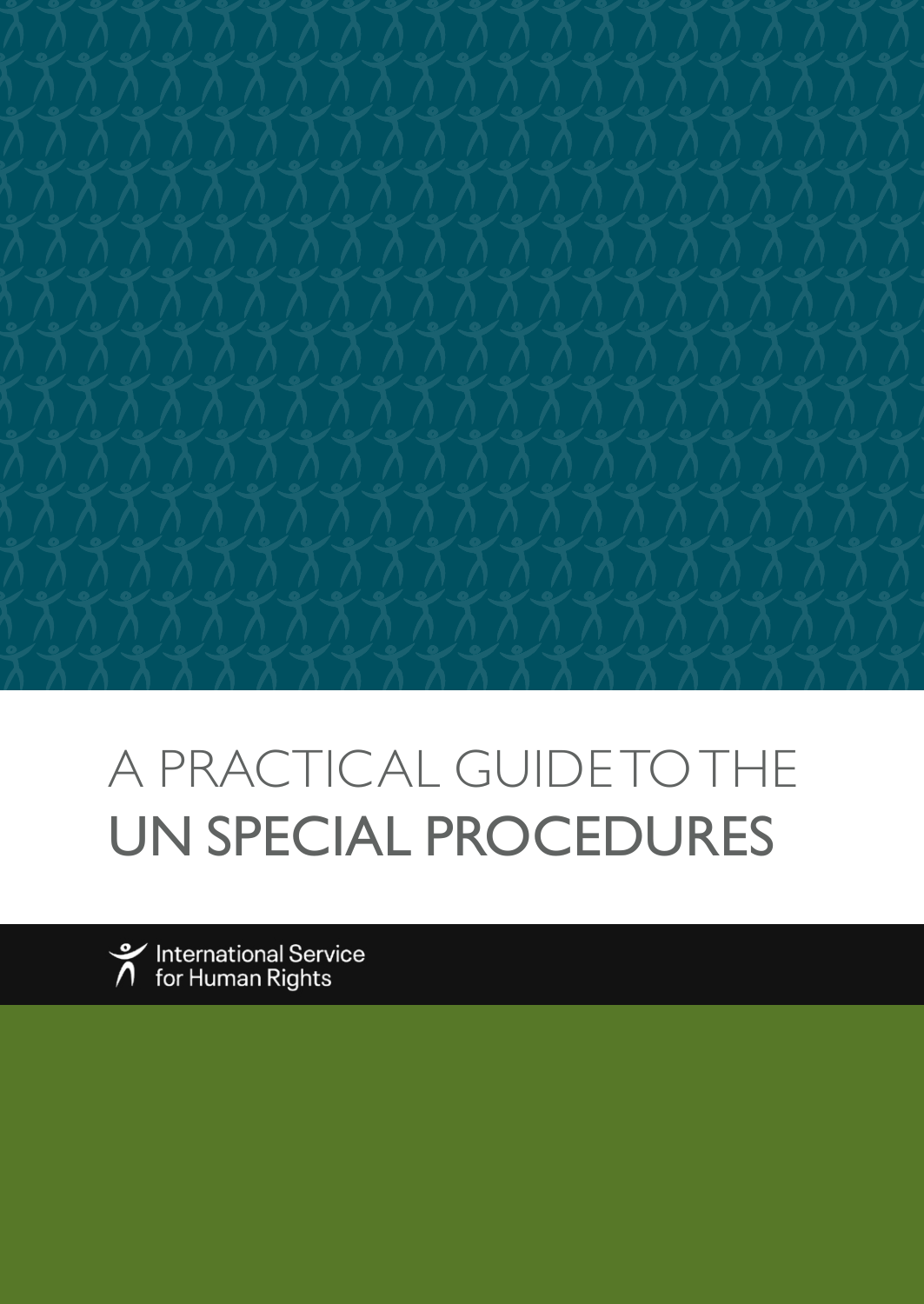# About ISHR

The International Service for Human Rights is an independent, international non-governmental organisation (NGO) which promotes and protects human rights by supporting human rights defenders, promoting rights and accountability and strengthening human rights standards and systems. We achieve this through a strategic combination of research, advocacy, monitoring, coordination and capacity building.

Founded in 1984, and with offices in Geneva and New York as well as a presence in Cote d'Ivoire, ISHR has a proven track record of achieving human rights change: from facilitating global civil society input to the Vienna Declaration and Program of Action (1993), and leading the development of the United Nations Declaration on Human Rights Defenders (1999), to contributing to the establishment of the UN Human Rights Council (2006), catalysing and coordinating the adoption of the Yogyakarta Principles on Human Rights and Sexual Orientation and Gender Identity (2007), leading the adoption of a landmark UN Human Rights Council resolution strengthening protections against reprisals (2011) and developing an influential Model National Law on Human Rights Defenders (2014-2016).

For many years, ISHR has worked closely with the Special Rapporteur on human rights defenders and other mandates directly related to the concerns of defenders, and has continuously supported NGOs to engage strategically with the experts. ISHR strives to strengthen the overall work of the Special Procedures, including by advocating for the appointment of highly qualified, independent experts and by pushing States to implement their recommendations.

#### **AUTHOR**

#### Helen Nolan

ISHR is greatly indebted to ARC International for allowing ISHR to draw on the invaluable publications entitled 'The UN Special Procedures – A Guide for Advocates Working on Human Rights Relating to Sexual Orientation and Gender Identity', and 'Making the UN work for you – A toolkit for trans activists' co-published with Transgender Europe.

#### **GRAPHIC DESIGN**

Maria Mahdessian (original)

Copyright © 2019. International Service for Human Rights. Updated 2021.

Material from this publication may be reproduced for training, teaching or other noncommercial purposes as long as ISHR is fully acknowledged. You can also distribute this publication and link to it from your website as long as ISHR is fully acknowledged as the source. No part of this publication may be reproduced for any commercial purpose without the prior express permission of the copyright holders.

While every effort has been made to ensure the accuracy and reliability of the information contained in this publication, ISHR does not guarantee, and accepts no legal liability whatsoever arising from any possible mistakes in the information reported on or any use of this publication. We are happy to correct any errors you may come across, so please notify us: information@ishr.ch

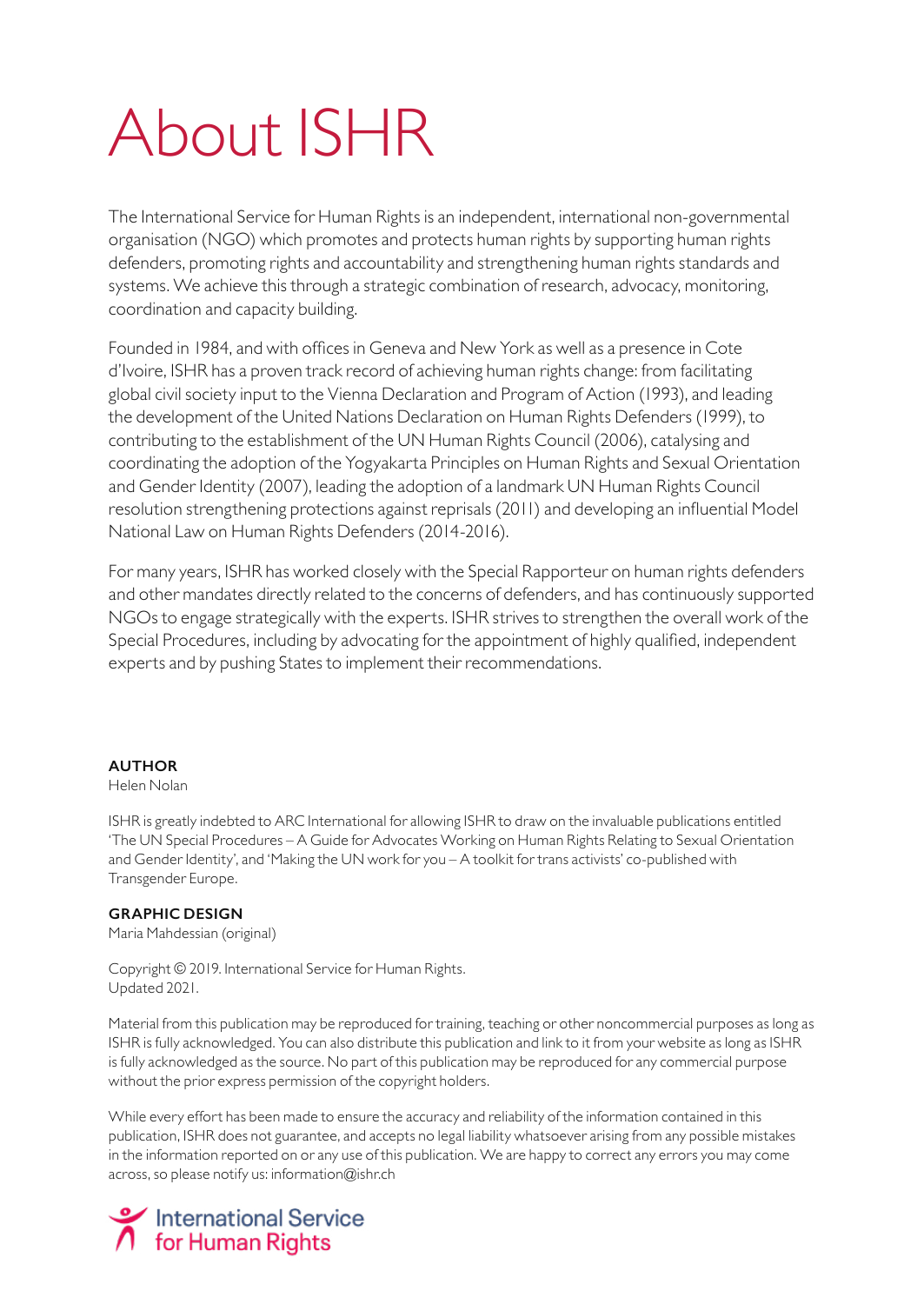# **Contents**

| Preface: About the handbook                                                                                                                                                     |                                                                                                                                                                                                                                                                                                                                                                          | 4                                                  |
|---------------------------------------------------------------------------------------------------------------------------------------------------------------------------------|--------------------------------------------------------------------------------------------------------------------------------------------------------------------------------------------------------------------------------------------------------------------------------------------------------------------------------------------------------------------------|----------------------------------------------------|
| Glossary                                                                                                                                                                        |                                                                                                                                                                                                                                                                                                                                                                          | 5                                                  |
| <b>CHAPTER I:</b>                                                                                                                                                               | Who and what are the Special Procedures?                                                                                                                                                                                                                                                                                                                                 |                                                    |
|                                                                                                                                                                                 | Who are the Special Procedures?<br>What do the Special Procedures do?<br>Communications<br>L.<br>2.<br>Country visits<br>3.<br>Reporting<br>4. Public, educational and normative work                                                                                                                                                                                    | 7<br>7<br>8<br>8<br>9<br>10                        |
| CHAPTER II: Why do the Special Procedures matter to<br>human rights defenders?<br>How can the Special Procedures have an impact?<br><b>Advantages of the Special Procedures</b> |                                                                                                                                                                                                                                                                                                                                                                          |                                                    |
| <b>CHAPTER III:</b>                                                                                                                                                             | How can human rights defenders work with the<br><b>Special Procedures?</b><br><b>Communications</b><br>I. What kinds of Communications can be sent?<br>2. Who can submit information?<br>3. Where should information be sent?<br>4. What can be expected after submission?<br>5. What can be done to follow up on a communication?<br><b>Country visits</b><br>Reporting | 17<br>17<br>17<br>18<br>18<br>20<br>21<br>22<br>24 |
| <b>CHAPTER IV:</b>                                                                                                                                                              | How can human rights defenders engage safely<br>with the Special Procedures?<br>Communications<br>Reprisals                                                                                                                                                                                                                                                              | 25<br>25<br>26                                     |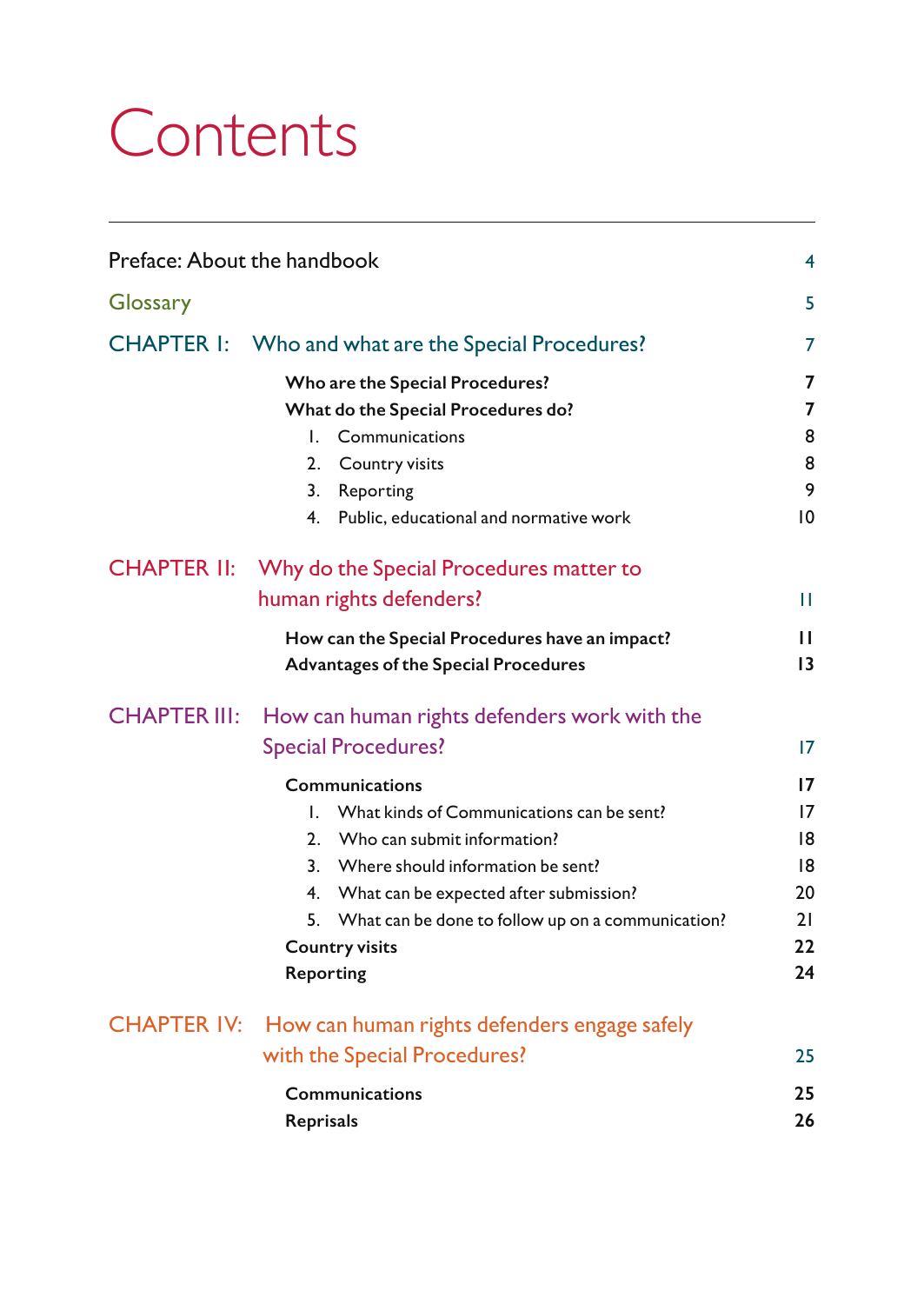# <span id="page-3-0"></span>Preface: About the handbook

The Special Procedures are the United Nation (UN)'s system of independent human rights experts. These experts – whether their title is 'Special Rapporteur', 'Independent Expert', or 'Working Group' – are assigned to report on the protection and promotion of certain thematic rights around the world, or on the human rights situation in specific countries. Over the past decade, they have become one of the most effective international instruments for confronting violations of the rights of individuals and particular groups. They have taken action against killings of persons protecting environmental and land rights; spread understanding of the particular challenges faced by women human rights defenders; shone a light on the situation of LGBTI persons; and helped to expose risks of detention and torture faced by civil society in highly restrictive environments. Often their independence allows them to discuss issues directly with governments that are otherwise deemed too 'sensitive' for discussion at the international level. It also enables them to act swiftly and, often, publicly to the situation of a person or community at risk, or draft legislation that is not aligned with international standards.

This handbook is intended to be a practical aid for civil society, non-governmental organisations (NGOs) and human rights defenders who believe that the Special Procedures system can help them in their human rights work. Our hope is that the information provided in this guide will help NGOs engage more strategically with the Special Procedures to increase the impact of the experts' work around the globe.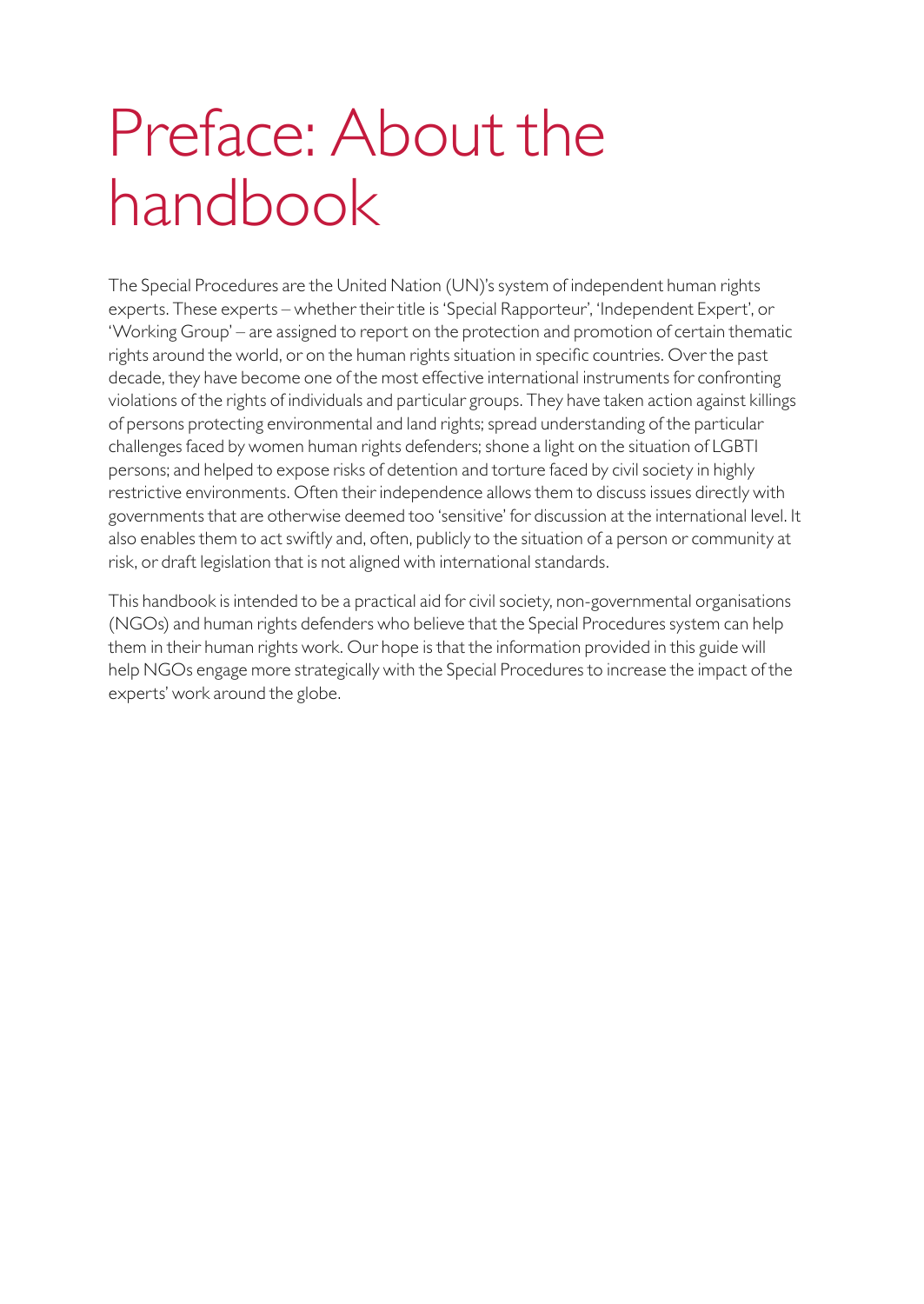# <span id="page-4-0"></span>**Glossary**

#### **Human Rights Council**

The **[main body within the UN system](https://academy.ishr.ch/learn/un-human-rights-council/human-rights-council-the-basics)** which is responsible for 'promoting universal respect for the protection of all human rights and fundamental freedoms'. Composed of 47 Member States, it can adopt resolutions, some of which create, renew, and discontinue Special Procedures mandates. Note: this is different from the 'Human Rights Committee' (one of the 'treaty bodies') or the 'Human Rights Commission' (the Council's predecessor, which does no longer exists)!

#### **Special Procedures**

The **[independent human rights experts](https://academy.ishr.ch/learn/special-procedures/special-procedures-the-basics-video)** mandated by the UN Human Rights Council to monitor and report on human rights situations around the world. You'll read more about them throughout this Handbook.

#### **Treaty Bodies**

Ten **[committees of independent experts](https://ishr.ch/wp-content/uploads/2015/07/ishr_simpleguide_eng_final_final_dec15.pdf)** that monitor how States are implementing the nine core international human rights treaties and their optional protocols. Each State that is party to a treaty has an obligation to take steps to ensure that everyone can enjoy the rights contained in the treaty.

#### **Universal Periodic Review**

A **[process organised by the Human Rights Council](https://www.ishr.ch/sites/default/files/documents/ishr_upr_civil_society_guide_english.pdf)** by which a State presents every four to five years its progress on all human rights to the international community, and receives recommendations from other governments for actions to take to continue to improve.

#### **Office of the High Commissioner for Human Rights (OHCHR)**

The High Commissioner for Human Rights is the UN's top official dedicated to the promotion and protection of human rights globally. Her Office, the **[OHCHR](https://www.ohchr.org/en/aboutus/pages/whatwedo.aspx)**, is part of the UN Secretariat and supports the implementation of the mandate by providing administrative support and expertise to other UN human rights mechanisms, and promoting the local implementation of human rights standards through its field presences.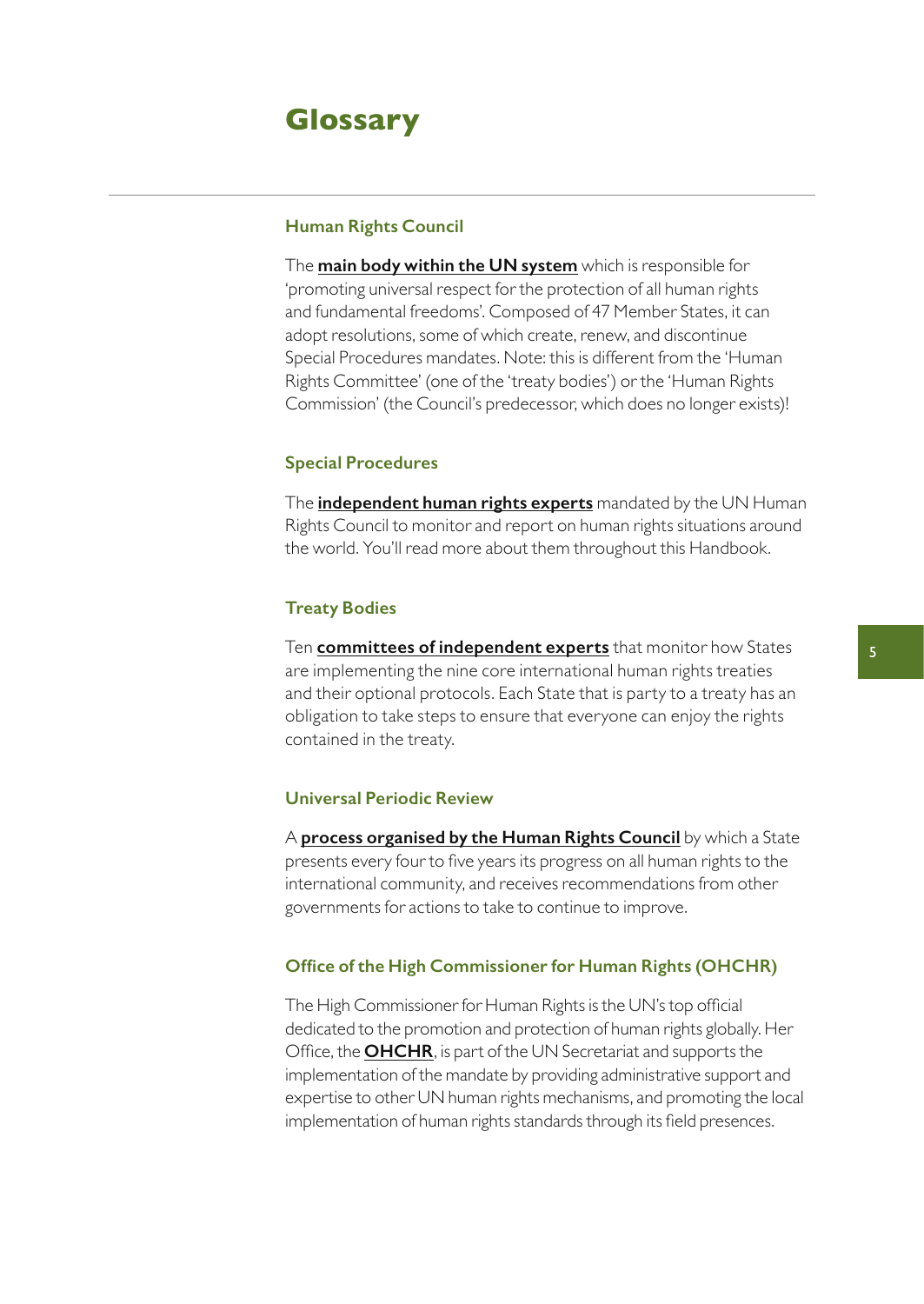# **Third Committee of the United Nations General Assembly (UNGA)**

The UNGA is the top deliberative, policy-making and representative organ of the UN, composed of 193 States. It allocates most of its work to its six main committees, which discuss different issues and present draft resolutions and decisions to the UNGA plenary. The overwhelming majority of its human rights work is carried out by its **[Third Committee,](https://ishr.ch/wp-content/uploads/2021/07/ishr_3rd_com_handbook_eng_web.pdf)  [or 'Social, Humanitarian and Cultural Committee](https://ishr.ch/wp-content/uploads/2021/07/ishr_3rd_com_handbook_eng_web.pdf)**'.

# **Economic and Social Council (ECOSOC)**

One of the UN six principal organs, composed of a constellation of commissions, agencies, committees, programmes and funds underpinning the UN's work on sustainable development and the 2030 Agenda. It is the parent body of the **[Committee on NGOs](https://ishr.ch/wp-content/uploads/2021/07/ishr_ngo_handbook_2017_eng_web.pdf)**, tasked with approving NGOS' 'Consultative Status with the UN' (or 'ECOSOC Status'), a prerequisite for NGOs to access the Human Rights Council and other UN bodies.

# **Communications**

The **[formal letters](https://www.ohchr.org/EN/Issues/Environment/SREnvironment/Pages/Communications.aspx)** sent by one or various Special Procedures mandateholders to governments and other actors, expressing specific human rights concerns and requesting additional information. Communications can focus on individual cases ('allegation letters' and 'urgent appeals') or on laws and policies ('other letters'). You will read more about them in detail in this handbook.

### **Reprisals**

Any form of **[threat, intimidation, retaliation or attack](https://ishr.ch/wp-content/uploads/2021/07/ishr_reprisals018_eng_new_web3_0.pdf)** in connection with an individual or a group's cooperation, or attempt to cooperate, with the UN, its bodies and representatives. The UN human rights bodies have a range of mandates and procedures to prevent and address reprisals.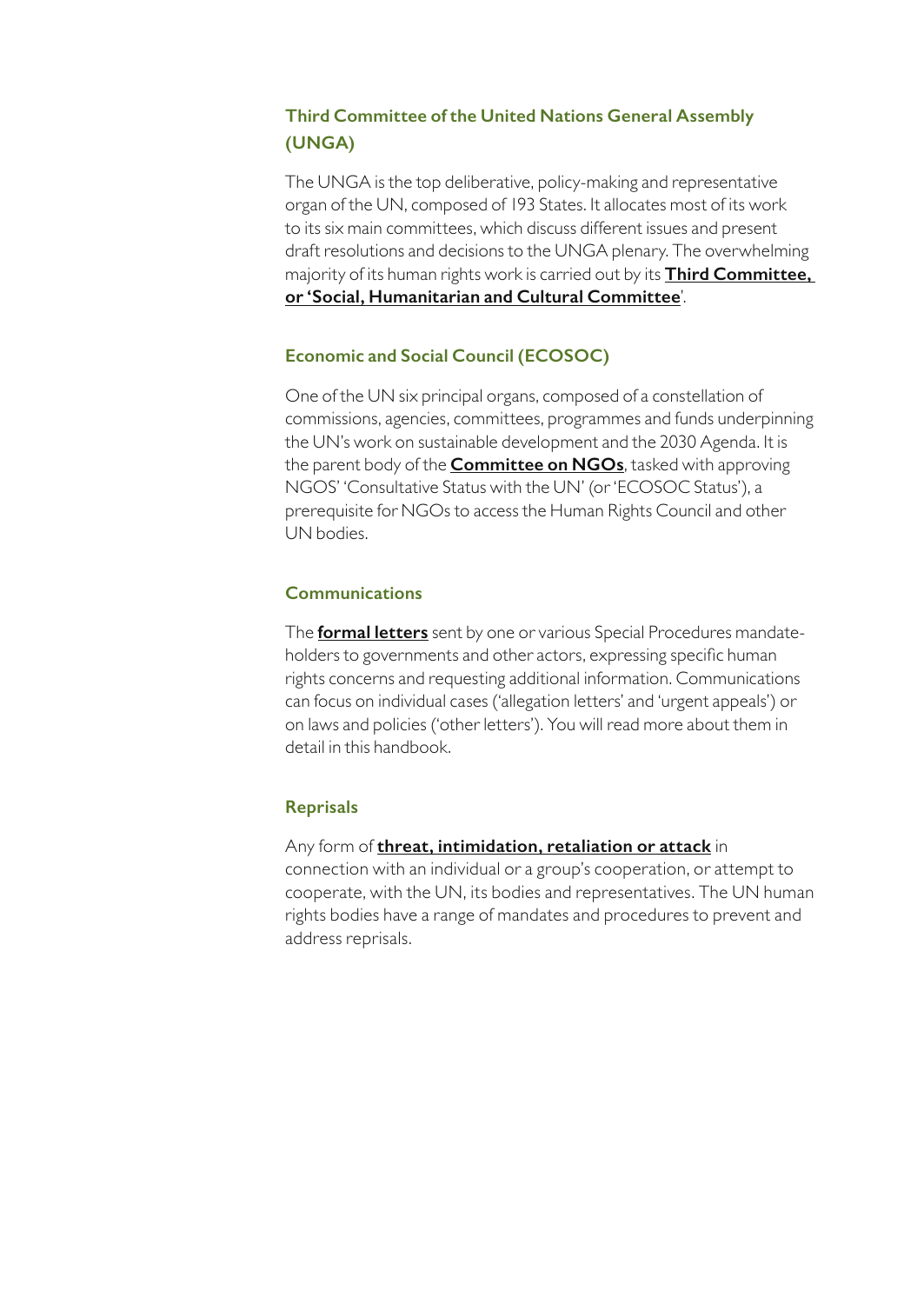# <span id="page-6-0"></span>**Who and what are the Special Procedures?** CHAPTER 1

# **Who are the Special Procedures?**

'Special Procedures' is the collective term used for a group of the human rights experts tasked by the UN with investigating, and reporting on, the situation of human rights around the world. They also provide advice and recommendations for the implementation of those rights. They are mostly individuals, titled Special Rapporteur or Independent Expert, but some of the Procedures are also Working Groups typically comprising five members, one from each official **[UN region](https://www.un.org/dgacm/en/content/regional-groups)<sup>1</sup>**. The different titles can denote differences in working methods but any such distinctions are usually minor. The Special Procedures are established by resolutions of the UN's main inter-governmental body for dealing with human rights issues – until 2006 the Commission on Human Rights, and now, the Human Rights Council (HRC).

There are two broad categories of Special Procedures: country and thematic 'mandates'. The term 'mandate' can be thought of as a 'job description' set out by the Human Rights Council. The **[country](http://spinternet.ohchr.org/_Layouts/SpecialProceduresInternet/ViewAllCountryMandates.aspx)  [mandates](http://spinternet.ohchr.org/_Layouts/SpecialProceduresInternet/ViewAllCountryMandates.aspx)<sup>2</sup>** report on the situation of human rights in a specific country, while the **[thematic mandates](http://spinternet.ohchr.org/_Layouts/SpecialProceduresInternet/ViewAllCountryMandates.aspx?Type=TM)<sup>3</sup>** consider the occurrence of a specific phenomenon, such as torture, or the realisation of a certain right, such as the right to education, around the world. As of 1 April 2021, there were 44 thematic and 11 country mandates.

These experts – referred to as 'mandate holders' – are not UN staff and the posts are unpaid, both of which are meant to underline their independence. However, this also means that they usually cannot dedicate all of their time to the position, and often have another job as well (for example, as a professor).

# **What do the Special Procedures do?**

The specific tasks assigned to any given Special Procedure vary according to the HRC resolution establishing the mandate. The **[webpages](http://www.ohchr.org/EN/HRBodies/SP/Pages/Welcomepage.aspx)<sup>4</sup>** of the various experts give more detailed information on the relevant resolutions and the mandate's work. For the most part, however, the tools available to the Special Procedures are the same:

1 List of UN regions available here: https://www.un.org/dgacm/ en/content/regional-groups.

2 List of country mandates available here: http:// spinternet.ohchr.org/\_Layouts/ SpecialProceduresInternet/ ViewAllCountryMandates.aspx.

3 List of thematic mandates available here: http:// spinternet.ohchr.org/\_Layouts/ SpecialProceduresInternet/ ViewAllCountryMandates. aspx?Type=TM.

4 Access the webpages here: http://www.ohchr.org/ EN/HRBodies/SP/Pages/ Welcomepage.aspx.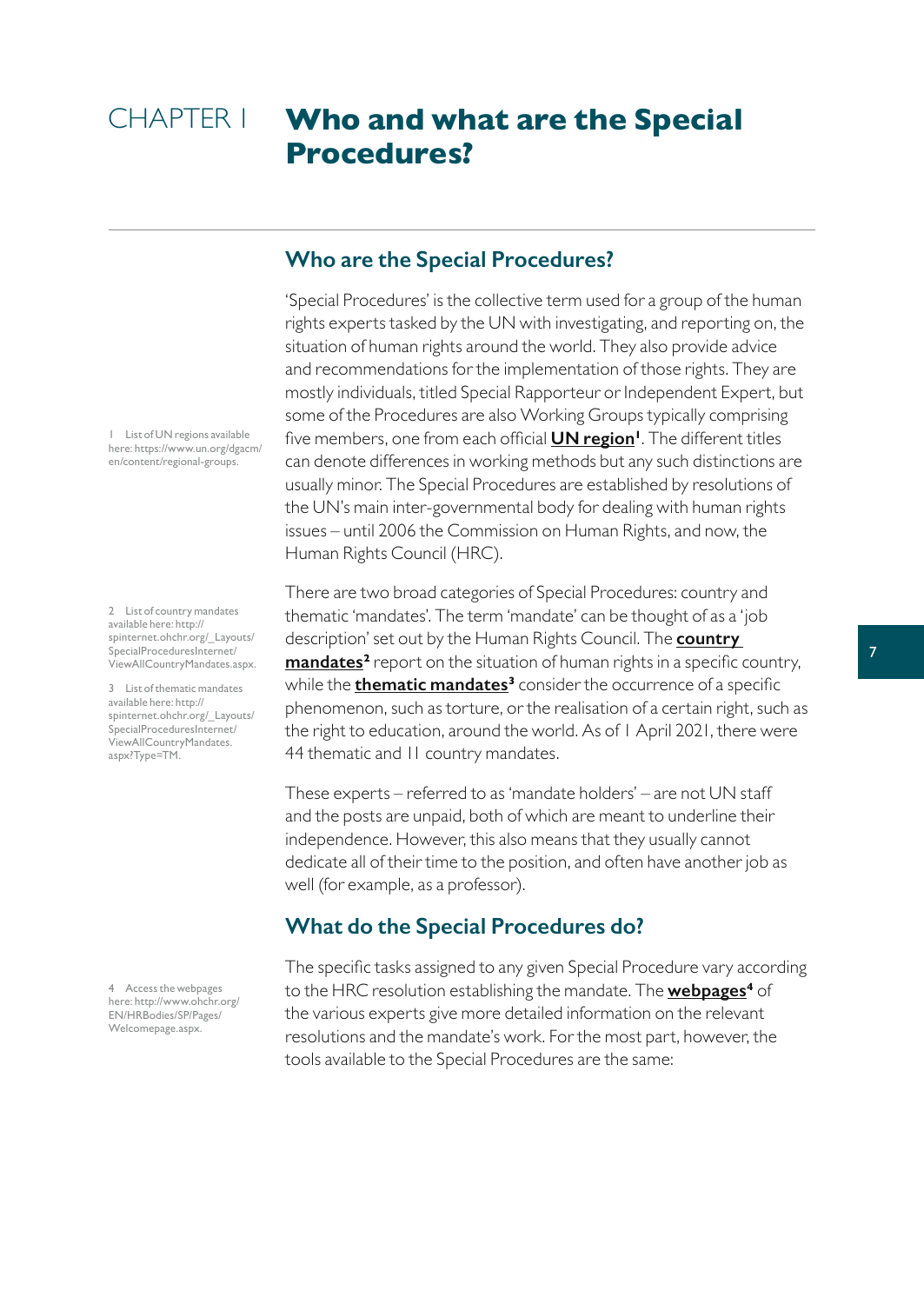#### <span id="page-7-0"></span>**1. Communications**

Because of the possibility to prompt action directly and immediately, from the perspective of defenders perhaps the most important of the tools available to the Special Procedures are **'Communications'** with governments. These 'Communications' follow up on information received by the Special Procedures about allegations of violations of the rights covered by their mandates, and seek to bring such violations to an end as well as redress for victims.

Communications can take the form of **allegation letters** in the case of violations that have already occurred, or **urgent appeals** in the case of violations that are ongoing or about to occur. In the latter case, their intent is to seek to prevent human rights harms to individuals or communities. It is also possible for Communications to be sent expressing concern about enacted or proposed legislation or government policy that is likely to threaten the enjoyment of certain rights.

Communications are sent from the OHCHR in Geneva to the country's mission to the UN in Geneva – in other words, in most cases, a representative of the Ministry of Foreign Affairs. They are responsible for sending it back to the relevant actors within their own government for action and response. In recent years many experts have begun a practice of sending Communications to non-State bodies, including economic actors and intergovernmental organisations.

Usually Communications are based on information submitted to the Special Procedures by NGOs or victims themselves. It is also increasingly common for the Communications to be sent jointly by two or more mandates where the violations fall into multiple categories; in these cases, it is typical for one mandate to take the 'lead', and to invite other mandates to join and provide specific inputs. For example, allegations of a human rights defender being detained arbitrarily for organising a protest could lead to a Communication being sent by the Special Procedures working on human rights defenders, on arbitrary detention, and on freedom of assembly. The Communications, and any government responses, are made available in a **[database](https://spcommreports.ohchr.org/)<sup>5</sup>** on the website of the Office of the High Commissioner for Human Rights (OHCHR), and may be included in aggregate form in a **[report](http://www.ohchr.org/EN/HRBodies/SP/Pages/CommunicationsreportsSP.aspx)<sup>6</sup>** to the HRC.

#### **2. Country visits**

A key way in which the Special Procedures inform themselves about situations in countries is through on-the-ground visits. During such visits the experts attempt to gain an understanding of the situation regarding the rights covered by their mandates, as well as the more general human rights situation, by meeting with government representatives, victims and members of civil society, as well as by visiting sites of relevance to their mandate (regions, public institutions, or sometimes even the offices of NGOs).

5 Database of communications sent and government replies available here: https:// spcommreports.ohchr.org/.

6 Reports (the 'Joint Communications Reports') available here: http://www.ohchr. org/EN/HRBodies/SP/Pages/ CommunicationsreportsSP.aspx.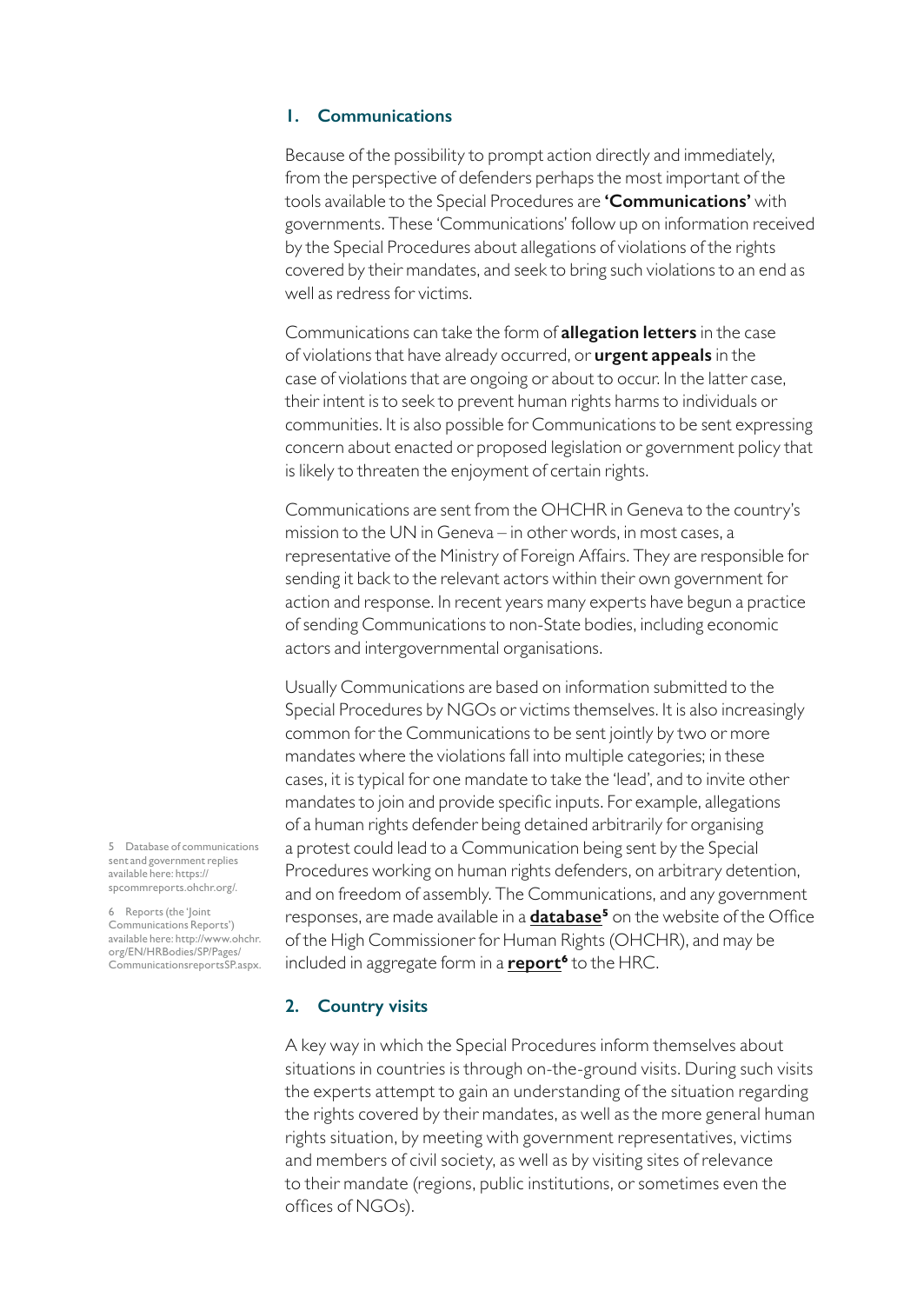<span id="page-8-0"></span>These visits can be '**official**' (at the invitation of the government) or '**informal**' (often related to a conference or event organised by an NGO or university). At the end of an official visit, the expert issues an 'End of Mission statement' that presents key preliminary findings. The expert then writes a more comprehensive report that includes recommendations on how to improve rights promotion and protection, which is then presented to the HRC. The number of official visits made by each expert, or group of experts, varies widely but as a general rule a single expert will make no more than three visits in any given year.

Informal visits will not lead to a report or list of recommendations and the costs are not covered by OHCHR, but they provide other opportunities, discussed below and in Section III. There is no fixed limit on the number of informal visits an expert can make in a year.

In addition, in exceptional circumstances Special Procedures may be mandated by the HRC to undertake urgent missions, individually or as part of a group, to assess particularly urgent human rights situations and, afterward, to provide an update to the HRC. For example, in 2007, seven Special Procedures were **[mandated](http://ap.ohchr.org/documents/E/HRC/resolutions/A_HRC_RES_7_20.pdf)<sup>7</sup>** by the HRC to examine the human rights situation in the Democratic Republic of the Congo.

#### **3. Reporting**

All Special Procedures submit an annual written report to the HRC. The reports usually include a summary of the year's work, and address emerging thematic or normative issues (see below). They are issued with annexes covering any country visits made and, in some cases, a summary of Communications sent and replies received. The reports are usually made available on the HRC **[webpage](http://www.ohchr.org/EN/HRBodies/HRC/Pages/HRCIndex.aspx)<sup>8</sup>** in the weeks leading up to the HRC session at which they will be presented.

The experts also make an oral presentation of their report to the HRC and engage in an **interactive dialogue** with States and other stakeholders, including NGOs. During this dialogue questions can be addressed to the experts on their present and future work, as well as on the normative development of the rights covered by their mandate. Special Procedures may also be called upon to update the HRC *outside* of their usual reporting cycle, especially on urgent situations of concern that fall within their mandate.

Depending on the resolution establishing their mandate, some Special Procedures also report to the Third Committee of the General Assembly. When reporting to the Third Committee, mandate holders engage in an interactive dialogue with only States present; however, NGOs can try to influence statements and questions made by States through bilateral and private advocacy in the weeks leading up to the Committee's meeting.

7 Resolution available here: http://ap.ohchr.org/documents/E/ HRC/resolutions/A\_HRC\_ RES\_7\_20.pdf.

8 Access the HRC webpages for each session here: http://www. ohchr.org/EN/HRBodies/HRC/ Pages/HRCIndex.aspx.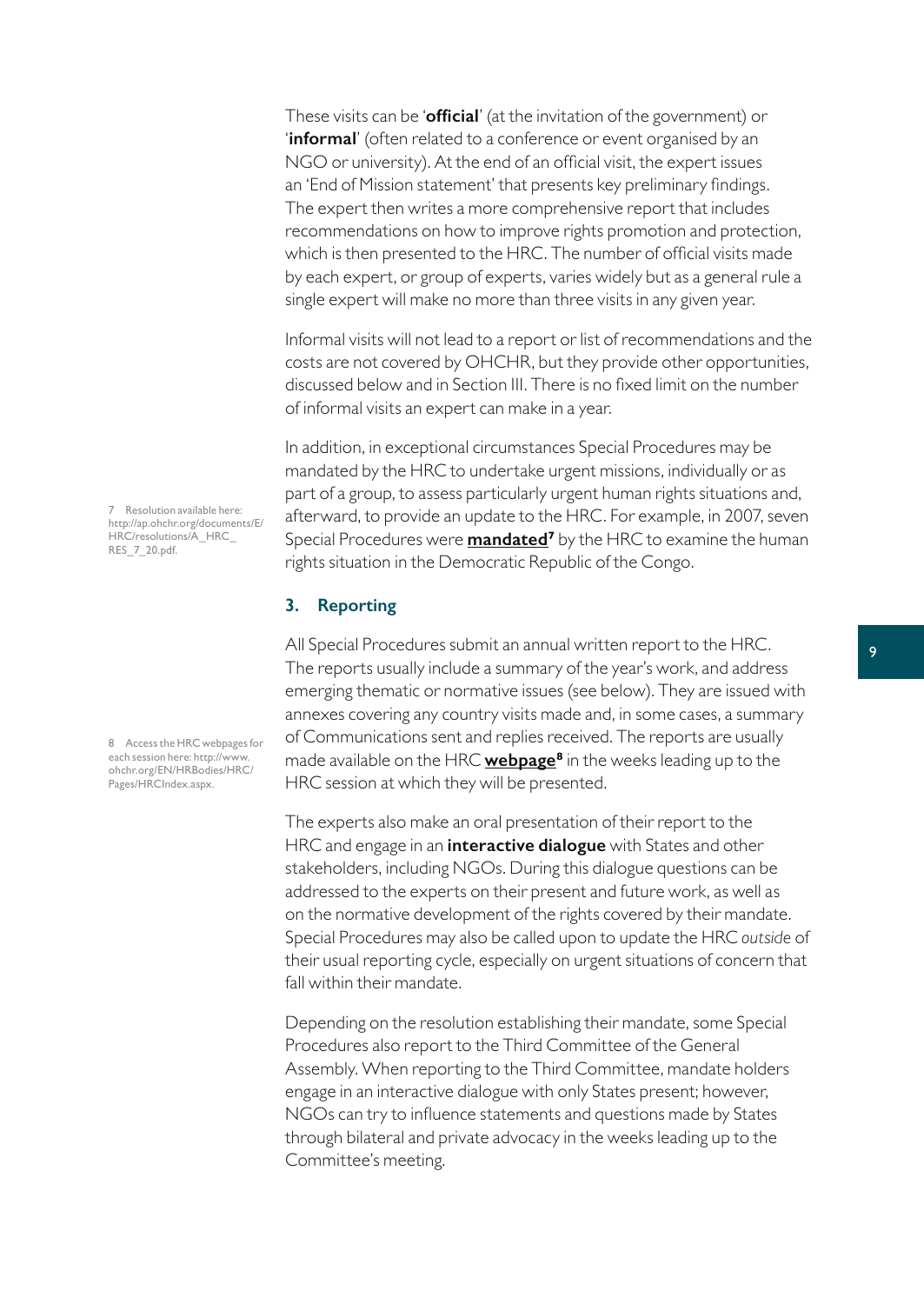#### <span id="page-9-0"></span>**4. Public, educational and normative work**

Special Procedures often work in the public domain to foster better understanding of the rights they protect, or to draw attention to particular concerns.

One important example of this kind of work is the issuing of **press statements** through the OHCHR. These are usually produced in response to a situation that the expert feels is sufficiently urgent, or severe, to warrant a public response. As with communications, these statements will often be made jointly.

Experts may also undertake other public work, including **media interviews**, to draw attention to particular issues or trends.

Some participate in **educational activities** designed to foster understanding of the right covered by the mandate, such as by launching a website or initiating a social media campaign, or holding events in partnership with schools and universities. These types of events – which can be organised by stakeholders who then invite the Special Procedure to attend – can present an opportunity for the mandate holders to meet with civil society and victims in countries where they have faced challenges in obtaining official invitations to visit. NGOs can also cooperate with and promote the work of the Special Procedures, for example by inviting them to attend and participate in events, sit on expert panels, or give briefings or keynote speeches.

Special Procedures have also played a key role in coordinating and contributing to the **normative development of rights**. They do so by meeting and discussing emerging issues with NGOs, human rights experts and other stakeholders, including representatives of intergovernmental agencies.

In addition, several of the Special Procedures have also made substantial contributions to **standard setting** in their fields, both by contributing to debates on new standards, and by drafting such standards themselves. A recent example of such contributions was the involvement of two Special Rapporteurs in the group of experts that drew up the **[Yogyakarta](http://yogyakartaprinciples.org/principles-en/yp10/)  [Principles Plus 10, a document that reflects how governments](http://yogyakartaprinciples.org/principles-en/yp10/)  [can act to uphold obligations regarding rights of LGBTI persons](http://yogyakartaprinciples.org/principles-en/yp10/)**. **9** Similarly, various current and former Special Procedures were involved in an expert group that elaborated and adopted the **[Model National Law](https://ishr.ch/defenders-toolbox/resources/model-law/)  [on the Recognition and Protection of Human Rights Defenders](https://ishr.ch/defenders-toolbox/resources/model-law/)**. **10**

9 *Yogyakarta Principles Plus 10: Additional Principles and State Obligations on the Application of International Human Rights Law in Relation to Sexual Orientation, Gender Identity, Gender Expression and Sex Characteristics to Complement the Yogyakarta Principles*, available here: http://yogyakartaprinciples.org/ principles-en/yp10/.

10 *Model National Law on the Recognition and Protection of Human Rights Defenders*, available here: https://ishr.ch/defenders-toolbox/ resources/model-law/.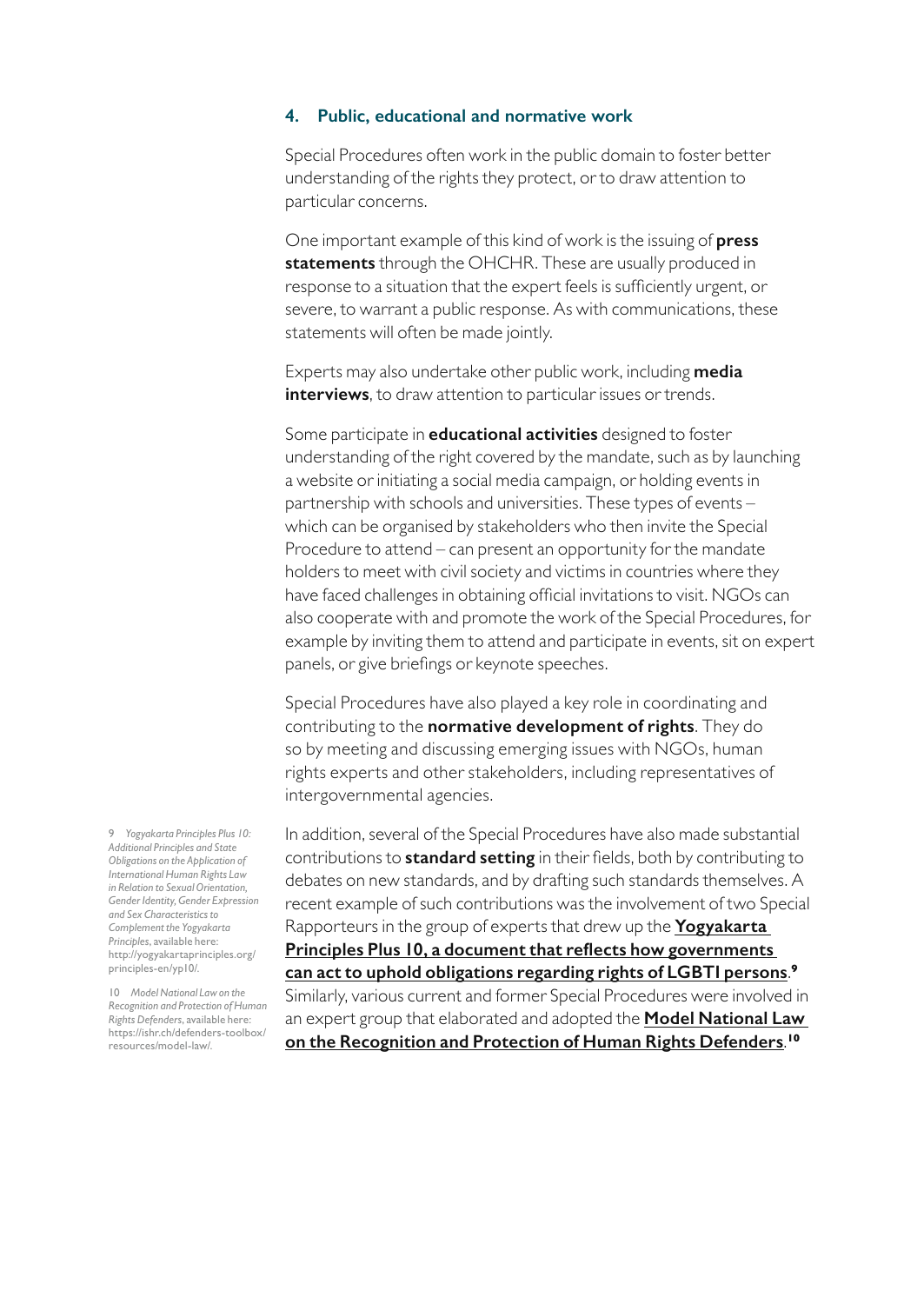# <span id="page-10-0"></span>**Why do the Special Procedures matter to human rights defenders?** CHAPTER 2

#### **How can the Special Procedures have an impact?**

As outlined, the Special Procedures possess several tools that can be used to strengthen the work of human rights defenders. However, defenders will need to make a choice about whether to use their often-scarce resources to work with the experts. Communicating with experts in Geneva can seem abstract, and disconnected from NGOs' everyday work on the ground. The Special Procedures do not have power to compel governments to respect the rights of their citizens or others within their jurisdiction, but only the 'power of persuasion'. Why then should civil society groups work with the experts?

11 For example Maryam Al-Khawaja from Bahrain: https:// twitter.com/BirdBahrain\_/status/ 614358711033819136.

12 Statement available here: https://www.ohchr.org/EN/ News Events/Pages/DisplayNews. aspx?NewsID=14992&LangID=E.

13 Statement available here: https://www.ohchr.org/EN/ NewsEvents/Pages/DisplayNews. aspx?NewsID=15460&LangID=E.

14 Communication available here: https://spcommreports. ohchr.org/TMResultsBase/Down LoadPublicCommunication File?gId=13930.

15 Communication available here: https://spcommreports. ohchr.org/TMResults Base/ DownLoadPublicCommunication File?gId=14847.

16 Report of the Working Group on the issue of human rights and transnational corporations and other business enterprises on its mission to Brazil, available here: http://undocs.org/A/HRC/32/45/ Add.1. Report of the Special Rapporteur on the rights of indigenous peoples on her mission to Brazil, available here: http:// undocs.org/A/HRC/33/42/Add.1.

17 Statements available here: http://www.ohchr.org/en/ NewsEvents/Pages/DisplayNews. aspx?NewsID=16855&LangID=E and here: http://www. ohchr.org/en/NewsEvents/ Pages/DisplayNews. aspx?NewsID=20242&LangID=E. In the first place, governments do sometimes **change behaviour or policy** as a result of statements or letters coming from 'the UN'. In some circumstances, such as when individuals are at risk of torture or are being detained illegally, urgent recourse to the UN system can save lives.

**Example:** Human rights defenders working in very restrictive environments, such as Bahrain, have **[attributed](https://twitter.com/BirdBahrain_/status/614358711033819136)<sup>11</sup>** their release from detention or the improvement of conditions of detention to the publicity and pressure associated with statements (e.g. **[here](https://www.ohchr.org/EN/NewsEvents/Pages/DisplayNews.aspx?NewsID=14992&LangID=E)<sup>12</sup>** and **[here](https://www.ohchr.org/EN/NewsEvents/Pages/DisplayNews.aspx?NewsID=15460&LangID=E)<sup>13</sup>**) and communications (**[here](https://spcommreports.ohchr.org/TMResultsBase/DownLoadPublicCommunicationFile?gId=13930)<sup>14</sup>** and **[here](https://spcommreports.ohchr.org/TMResultsBase/DownLoadPublicCommunicationFile?gId=14847)<sup>15</sup>**) from Special Procedures, among others.

More generally, the power of **public shaming** should not be discounted. Statements or letters from independent experts of the UN can be understood as an additional, and potentially influential, way to get across messages that are already being delivered at the local level. In other cases, the Special Procedures can enter into a dialogue with States where, for reasons of risk, local groups cannot.

**Example:** In 2015 and 2016, various Special Procedures reported (**[here](http://undocs.org/A/HRC/32/45/Add.1)** and **[here](http://undocs.org/A/HRC/33/42/Add.1)**) **<sup>16</sup>** and issued statements (e.g. **[here](http://www.ohchr.org/en/NewsEvents/Pages/DisplayNews.aspx?NewsID=16855&LangID=E)** and **[here](http://www.ohchr.org/en/NewsEvents/Pages/DisplayNews.aspx?NewsID=20242&LangID=E)**) **17** on the human right violations connected to the collapse of a dam in Brazil. Their actions are believed to have been a key factor in the decision of judicial authorities to annul the compensation agreement provided by the government and private sector, which had not adequately addressed the needs of local communities and victims.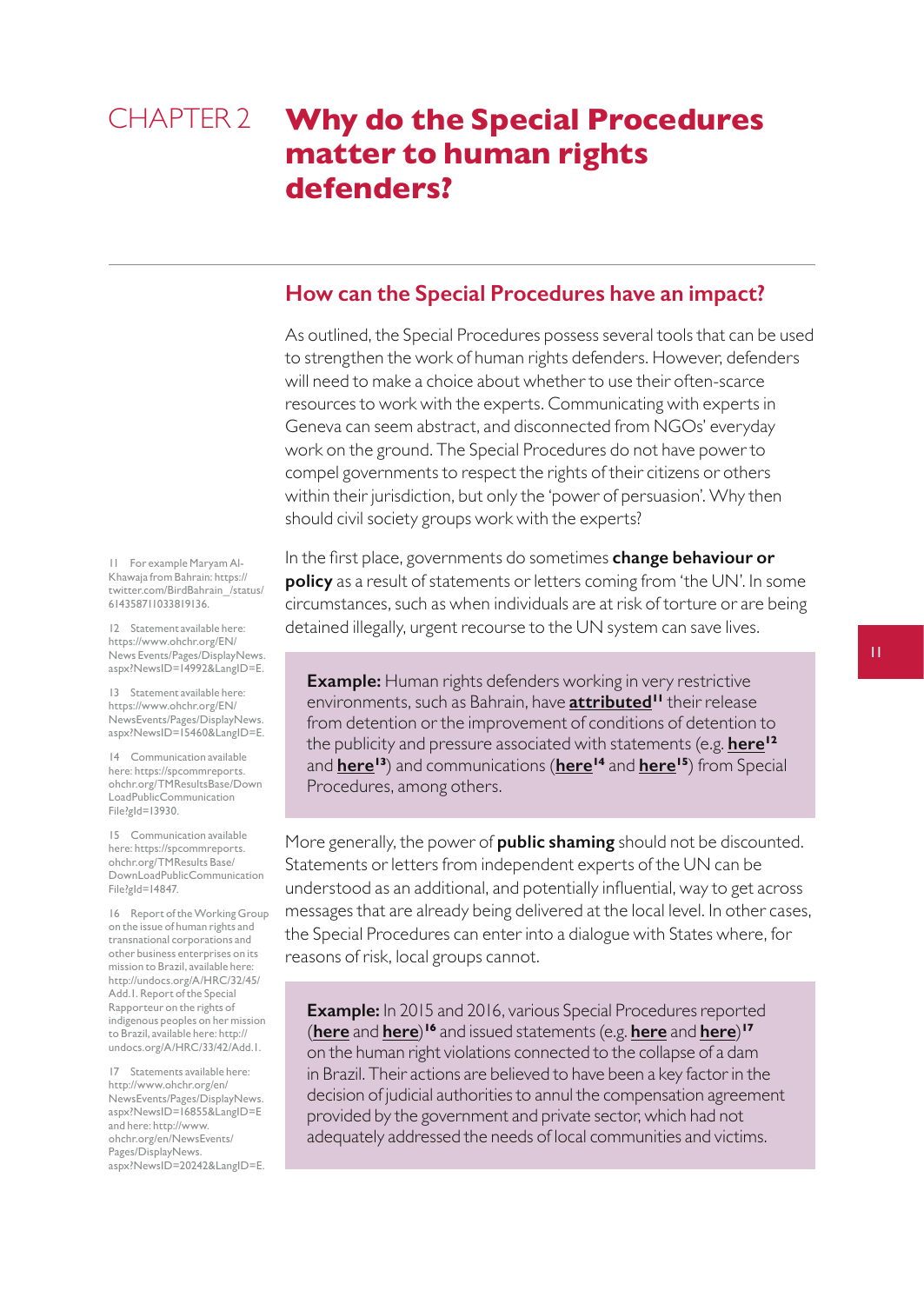Second, Special Procedures can provide **expert advice or 'technical assistance'** to States, helping them to meet their human rights obligations. This kind of support may be more easily taken into account by governments, who sometimes see such assistance as being more 'constructive' than public statements criticising them, or who may be seeking expert guidance on the actions they should take to meet their human rights obligations in a particular situation.

18 Communications on draft laws available here: https:// www.ohchr.org/en/issues/ freedomopinion/pages/ legislationandpolicy.aspx.

19 For example, the response of Germany (available here: https:// www.ohchr.org/Documents/ Issues/Opinion/Legislation/ GermanyReply9Aug2017.pdf) to a communication by the Special Rapporteur (available here: https:// www.ohchr.org/Documents/ Issues/Opinion/Legislation/OL-DEU-1-2017.pdf).

20 More information available here: https://ishr.ch/ defenders-toolbox/resources/ cote-divoire-upr-briefing-paperon-the-situation-of-human-rightsdefenders/.

21 Report available here: http:// undocs.org/A/HRC/32/36/Add.2.

22 Statement available here: http://www.ohchr.org/EN/ NewsEvents/Pages/DisplayNews. aspx?NewsID=20603.

23 For example here: https:// www.amnesty.org/en/documents/ asa25/7119/2017/en/.

**Example:** The Special Rapporteur on the promotion and protection of the right to freedom of opinion and expression regularly sends communications (made publicly available on the mandate's **[webpage](https://www.ohchr.org/en/issues/freedomopinion/pages/legislationandpolicy.aspx)**)**<sup>18</sup>** to States and receives responses to the concerns raised, including information that provisions highlighted by the Special Rapporteur have since been **[amended](https://www.ohchr.org/Documents/Issues/Opinion/Legislation/GermanyReply9Aug2017.pdf)**. **<sup>19</sup>** Even where a Special Rapporteur doesn't directly provide technical assistance, advocates can use their recommendations as guidance for States: Human rights defenders from Côte d'Ivoire were able to draw on recommendations, reports and advice from Special Procedures to strengthen their campaign for a **[national law on the protection](https://ishr.ch/defenders-toolbox/resources/cote-divoire-upr-briefing-paper-on-the-situation-of-human-rights-defenders/)  [of human rights defenders](https://ishr.ch/defenders-toolbox/resources/cote-divoire-upr-briefing-paper-on-the-situation-of-human-rights-defenders/)**, which was subsequently enacted in 2014.**<sup>20</sup>**

Third, even when there is no obvious progress made as a result of an appeal to the UN, the act of appealing, and of having representatives of the international community take up the case, can provide **credibility to local group**s and much needed **support** by making clear that victims are not alone in their struggle. This is particularly relevant with sensitive or controversial areas of human rights, such as sexual and reproductive health rights, where such struggles can often seem very isolated and isolating.

**Example:** The Special Rapporteur on freedom of assembly and association visited the Republic of Korea in 2016, and subsequently released a **[report](http://undocs.org/A/HRC/32/36/Add.2)<sup>21</sup>** and a **[statement](http://www.ohchr.org/EN/NewsEvents/Pages/DisplayNews.aspx?NewsID=20603)<sup>22</sup>**, which helped to draw attention to the regression on the rights to freedom of peaceful assembly and of association in the country. Civil society had been attempting to raise the alarm on this issue, but were given insufficient attention until the Special Rapporteur spoke out, increasing the credibility of the claims. **[NGOs](https://www.amnesty.org/en/documents/asa25/7119/2017/en/)<sup>23</sup>** were able to rely on the report to give greater 'legitimacy' to their advocacy.

Fourth, working at the international level can provide opportunities for activists to expand the reach of their organisations: to meet, **form alliances and coordinate** their work. It may also provide access to new sources of funding.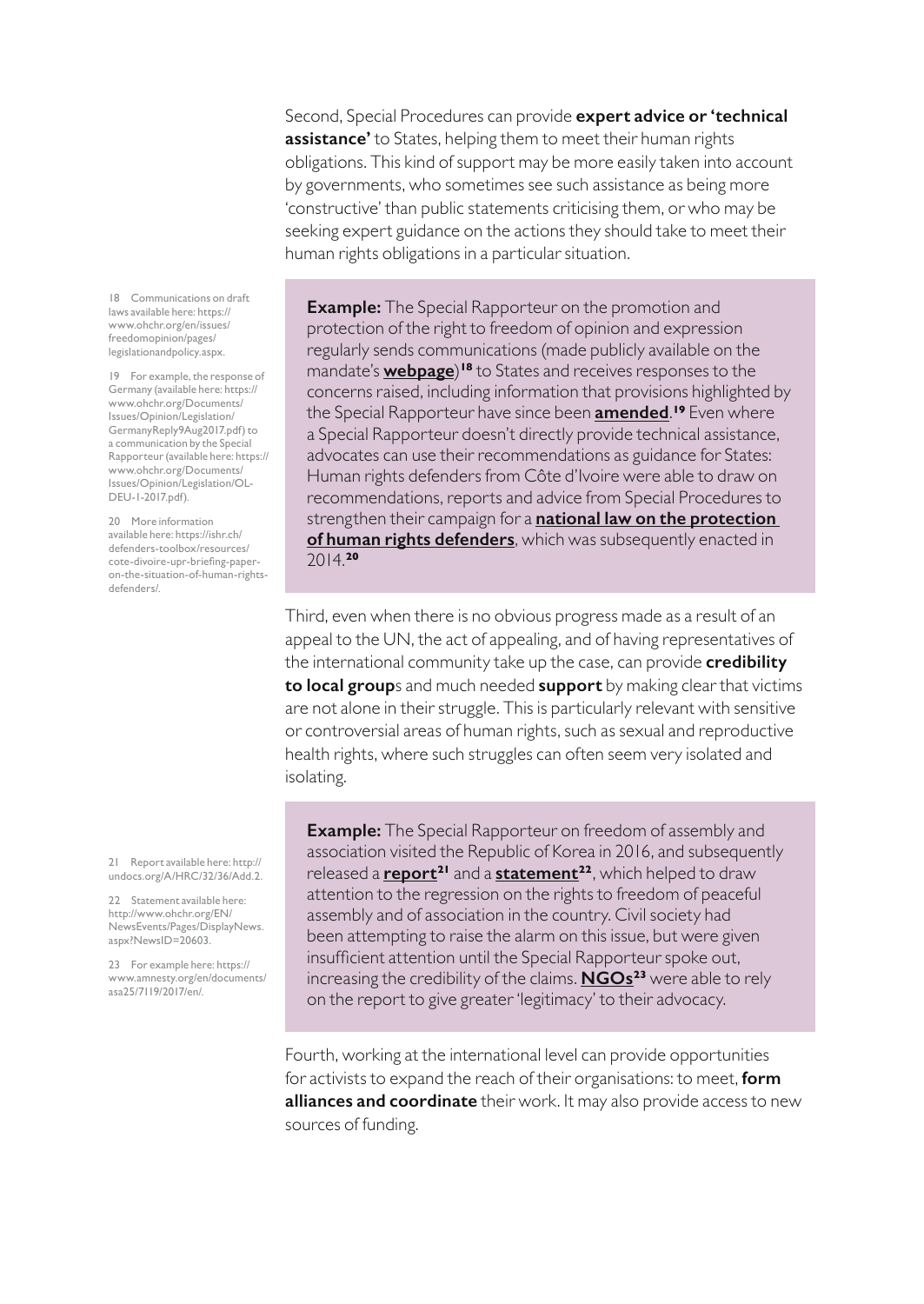<span id="page-12-0"></span>24 More information on the work of the Women Human Rights Defender International Coalition available here: http://www. defendingwomen-defendingrights. org/our-work/.

25 For example here: http:// undocs.org/E/CN.4/2006/48.

26 Interview available here: http://projects.essex.ac.uk/ehrr/ V2N1/Hunt.pdf.

27 Guide on how to navigate the UN system of accreditation available here: https://www.ishr. ch/news/updated-practical-guideun-committee-ngos.

28 For example of this kind of case, see here: https://ishr. ch/latest-updates/turkey-ngocommittee-aids-state-seekingsilence-ngos/.

**Example:** The Women Human Rights Defender International Coalition, a global network of 35 organisations, **[has worked](http://www.defendingwomen-defendingrights.org/our-work/)<sup>24</sup>** in a strategic and coordinated way with the Special Rapporteurs on human rights defenders, on violence against women, and on cultural rights, as well as the Working Group on discrimination against women, in order to strengthen norms and protections at the international level for women human rights defenders.

Lastly, the act of bringing these issues to the international system is important because it forces that system, and the governments that make it up, to acknowledge and confront the difficulties faced by millions of people around the world. Individual efforts are therefore **contributions to a larger movement** pushing for governments to live up to their promises of guaranteeing the enjoyment of universal human rights.

**Example:** A previous Special Rapporteur on the right to health, Paul Hunt, asserted on numerous occasions that sexual orientation is amongst the **[prohibited grounds of discrimination](http://undocs.org/E/CN.4/2006/48)<sup>25</sup>** under human rights law, and that sexual rights include the right to express one's sexuality as one sees fit. Some States criticised him for these positions. Yet, as he pointed out in a later **[interview](http://projects.essex.ac.uk/ehrr/V2N1/Hunt.pdf)<sup>26</sup>**, *'being a Special Rapporteur is not a popularity contest. Whether controversial or not, it is my job to explain, apply, promote and protect the right to health in the context of international human rights law. We must never lose sight of the fact that millions of men and women are persecuted – and many are killed – on account of their sexual orientation.'* The claims of these people are therefore heard despite the reluctance of States to acknowledge their human rights.

# **Advantages of the Special Procedures**

The methods of work of the Special Procedures offer a number of key characteristics that make them particularly useful to NGOs and human rights defenders:

**Urgency:** The ability to issue urgent appeals is unique to the Special Procedures and is key in cases of ongoing violations or in preventing violations about to occur. This capacity has saved lives in the past.

**Accessibility:** The UN system of **[NGO accreditation](https://www.ishr.ch/news/updated-practical-guide-un-committee-ngos)<sup>27</sup>** (to get Consultative Status with the UN – also known as ECOSOC status) involves a high commitment of time and resources and is particularly difficult for NGOs working on issues that are **[politically sensitive](https://ishr.ch/latest-updates/turkey-ngo-committee-aids-state-seeking-silence-ngos/)<sup>28</sup>**. It is important, then, to note that **no accreditation is required** to submit information to the Special Procedures: any victim or group can work with the mechanism.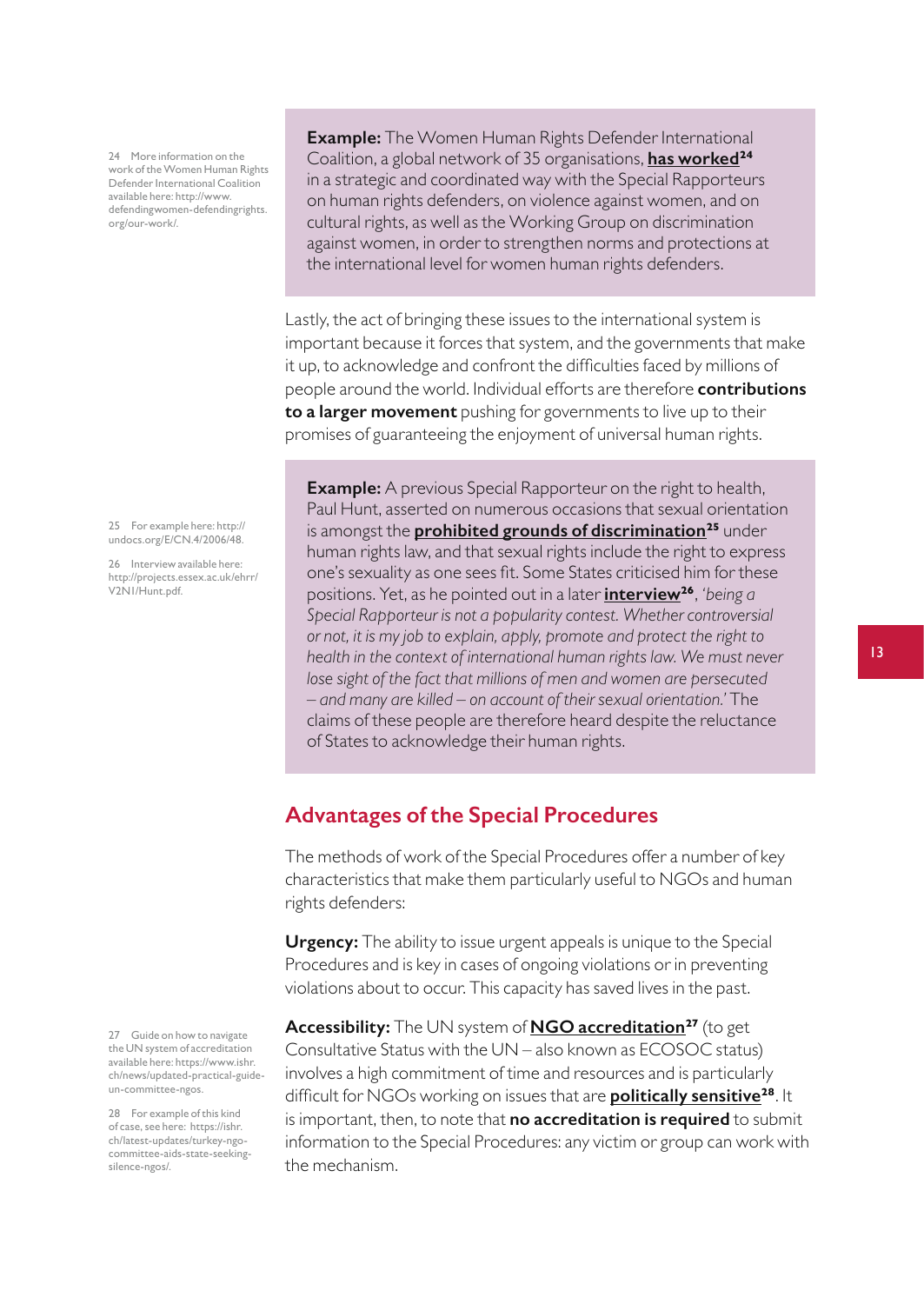**Universal coverage:** Another key aspect of the relevance of the Special Procedures is that they operate independently of treaty ratification by States. That is, their work can address violations of rights in any country in the world within the scope of their mandate.

**No need to exhaust domestic remedies:** Some international human rights mechanisms require victims to have exhausted all domestic avenues of redress before they will act. This is not the case for the Special Procedures.

**Independence:** A crucial characteristic of the Special Procedures is their independence from governments once they have been appointed. This enables them to work on politically sensitive issues and to challenge governments in a way that other bodies may be unable or unwilling to do. They are also able to propose and support progressive interpretations of international law that reinforce human rights, and to keep specific issues on the international agenda at times when States are either actively hostile, or timid in the face of the hostility of their peers.

# **What are the key differences between the UN bodies that monitor human rights?**

|                                    | <b>Universal Periodic Review</b><br>(UPR)                                            | <b>Special Procedures</b><br>(SPs)                                                                                                                             | <b>Treaty Bodies</b><br>(TBs)                                                                                                                           |
|------------------------------------|--------------------------------------------------------------------------------------|----------------------------------------------------------------------------------------------------------------------------------------------------------------|---------------------------------------------------------------------------------------------------------------------------------------------------------|
| monitoring is it?<br>What kind of  | <b>Countries: The UPR reviews</b><br>the entire human rights record<br>of countries. | <b>Countries/topics: SPs either</b><br>monitor the human rights<br>situation in a country or focus<br>on human rights themes as<br>part of a general overview. | <b>Countries: TBs review how</b><br>a State has implemented its<br>obligations that are set out in a<br>treaty the State has ratified or<br>acceded to. |
| recommendations?<br>Who makes the  | <b>States: States make</b><br>recommendations to each<br>other.                      | Experts: An individual<br>or small group makes<br>recommendations primarily<br>to States, but also to other<br>actors, like businesses.                        | <b>Experts: A committee</b><br>of experts make<br>recommendations to States.                                                                            |
| rights are covered?<br>Which human | All: All human rights are<br>covered by the UPR.                                     | Some: SPs focus either on<br>countries or specific topics,<br>as mandated by the Human<br>Rights Council.                                                      | Some: TBs focus only on<br>those rights that are covered<br>by the treaty for which that TB<br>monitors compliance.                                     |
| Can they make<br>country visits?   | No: There are no country<br>visits as part of the UPR<br>process.                    | Yes: All SPs can go on country<br>visits, but 'official' visits are<br>only possible if the State has<br>invited them to do so.                                | Yes: Some TBs can visit<br>countries, e.g. Subcommittee<br>on Prevention of Torture.                                                                    |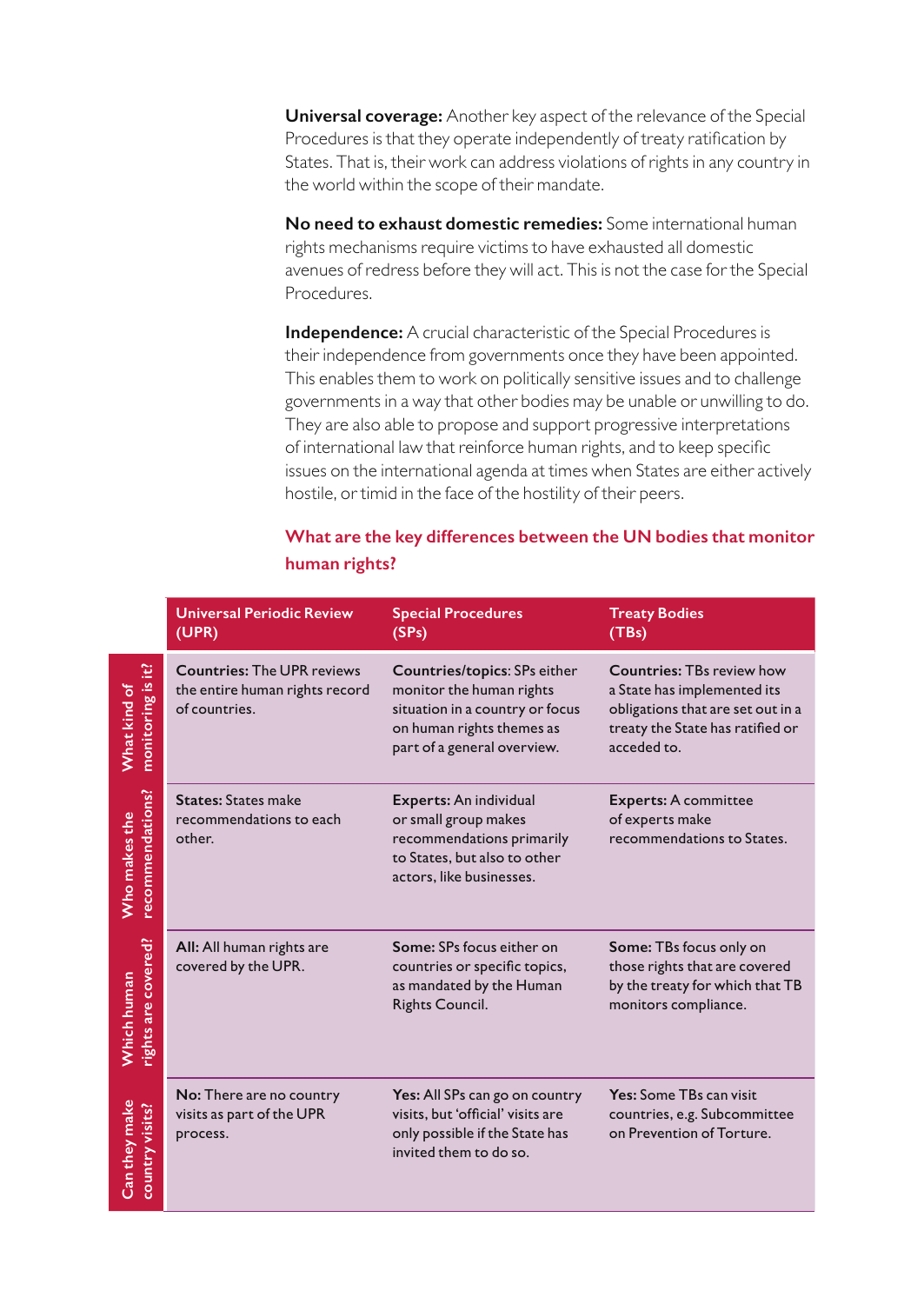|                                               | <b>Universal Periodic Review</b><br>(UPR)                                                                                                                                                                                                                                                                                                                                                 | <b>Special Procedures</b><br>(SPs)                                                                                                                                                                                                       | <b>Treaty Bodies</b><br>(TBs)                                                                                                                                                                                                                                                                                                                            |
|-----------------------------------------------|-------------------------------------------------------------------------------------------------------------------------------------------------------------------------------------------------------------------------------------------------------------------------------------------------------------------------------------------------------------------------------------------|------------------------------------------------------------------------------------------------------------------------------------------------------------------------------------------------------------------------------------------|----------------------------------------------------------------------------------------------------------------------------------------------------------------------------------------------------------------------------------------------------------------------------------------------------------------------------------------------------------|
| the monitoring?<br>How frequent is            | Every 5 years, with voluntary<br>mid-term reporting in<br>between.                                                                                                                                                                                                                                                                                                                        | Ongoing. Each SP publishes an<br>annual report on their country<br>or topic. They can also issue<br>communications during the<br>year, if there are serious<br>human rights violations<br>occurring in a country.                        | Varies: States are reviewed<br>roughly every 4 years, but<br>usually less frequently. This is<br>because the process depends<br>on when a country submits<br>information and the TB's own<br>backlog.                                                                                                                                                    |
| <b>Which countries</b><br>are covered?        | All                                                                                                                                                                                                                                                                                                                                                                                       | All: Though some SPs are<br>mandated to examine the<br>situation in one specific<br>country.                                                                                                                                             | Some: TBs can only review<br>the countries that have ratified<br>the treaty for which that TB<br>monitors compliance.                                                                                                                                                                                                                                    |
| How authoritative are the<br>recommendations? | <b>Political: UPR</b><br>recommendations are always<br>political because States<br>review each other. Some can<br>be specific, action-oriented<br>and in line with international<br>human rights standards, but<br>others tend to be quite vague.<br>States choose to accept<br>recommendations or to simply<br>note them, but there are no<br>sanctions if the State fails to<br>comply. | <b>Expert: The recommendations</b><br>are made by independent<br>experts, making them<br>quite authoritative. The<br>recommendations themselves<br>are not binding, which means<br>that States are only encouraged<br>to implement them. | <b>Binding: TB recommendations</b><br>are authoritative statements<br>of what States should do<br>to implement their binding<br>legal obligations, meaning<br>that States must implement<br>them. However, there are no<br>sanctions if States do not do<br>so. The recommendations are<br>usually framed in legal language<br>and can be very specific. |

## **Role of OHCHR**

OHCHR assists the work of all mandate holders, effectively acting as a secretariat for Special Procedures. It provides support in several areas, such as legal and regional expertise, research and analytical assistance as well as fact-finding.

The Special Procedures are directly supported by teams of staff from OHCHR. Based in Geneva, and usually consisting of only one or two people, they help to perform research for reports, draft communications and press releases, and meet with civil society in Geneva when the mandate holder is not present. The team also supports the mandate holders in organising the logistics and agenda of any official travel, and occasionally for informal visits. Because OHCHR resources are very limited, staff may struggle to keep up with the flow of information from civil society and States; therefore, some mandate holders may be supported by external staff.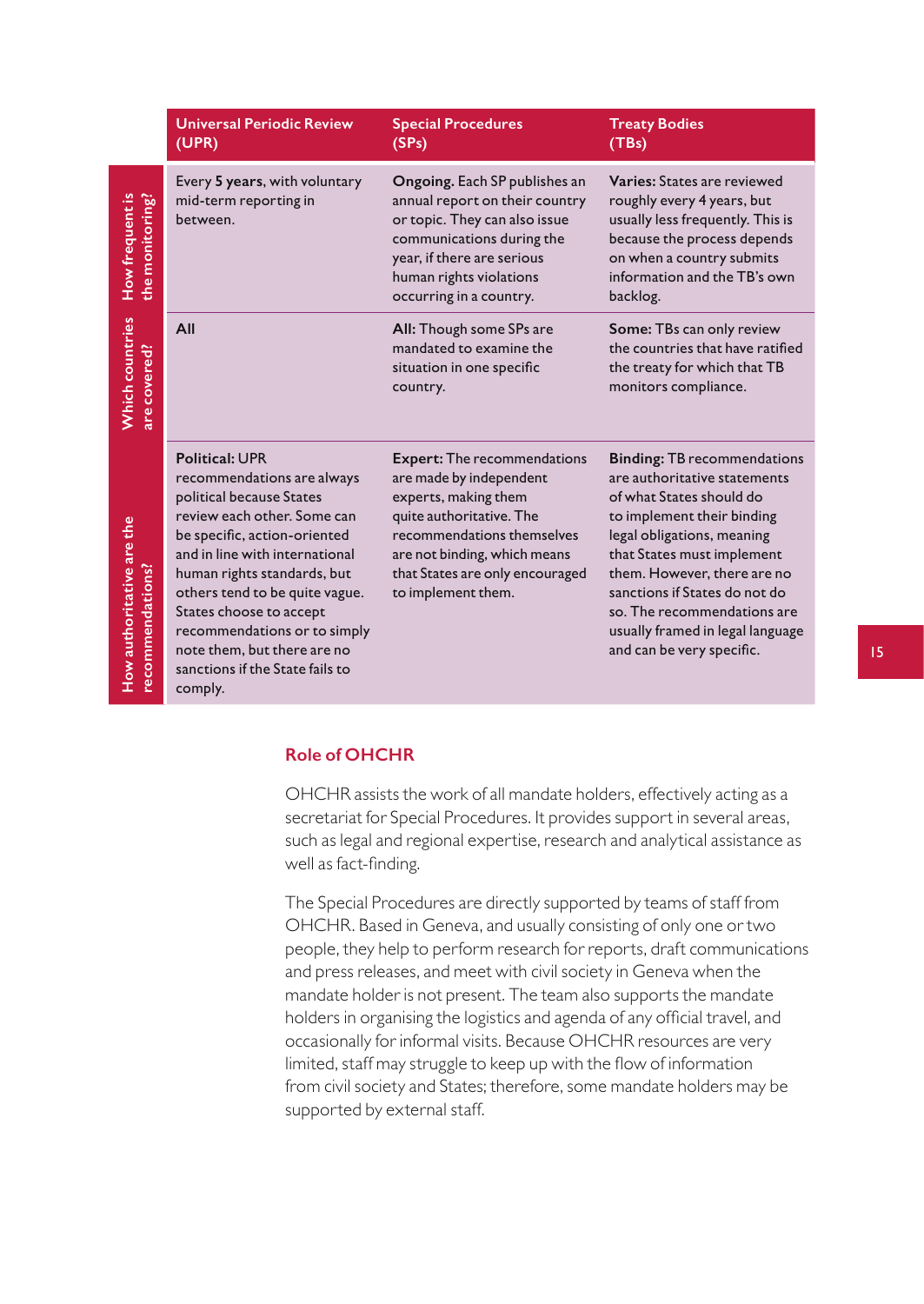# **Role of the HRC**

Special Procedures are independent mandate holders appointed for their expertise and with the purpose of providing substantive advice to the HRC. They are created by the HRC – which is made up of States – and so the political negotiations and tensions between countries within the HRC are what define the creation, the powers, the renewal or discontinuation, as well as the future direction of each mandate.

This means that the HRC is also the biggest threat to the independent work of mandate holders. Even where States have made the decision to create a Special Procedure on a certain topic or country, attempts to interfere in that work through subsequent resolutions, or the creation of 'competing' or 'counter-balancing' mandates are often visible. Increasingly, States use the interactive dialogues with Special Procedures mandate holders to question the legitimacy of their mandate or the 'conduct' of the expert himself or herself.

Despite this risk, the fact that it is the HRC – the UN's top body with exclusive human rights competence – that grants the Special Procedures their mandate means that their work can have greater political leverage and weight. This increases their influence, encourages countries to cooperate with them, and contributes to positive human rights change.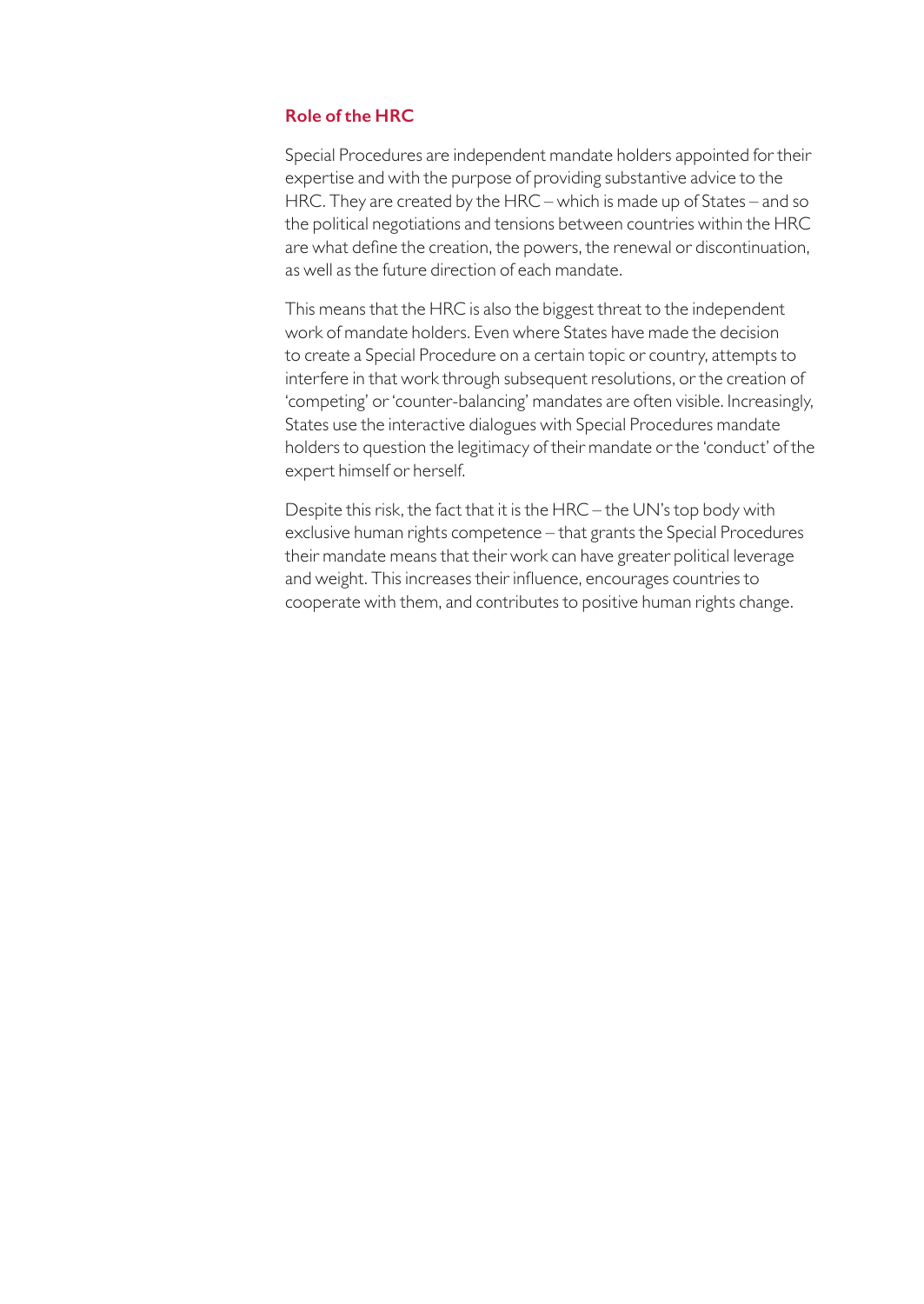## <span id="page-16-0"></span>**How can human rights defenders work with the Special Procedures?** CHAPTER 3

Each of the tools available to the Special Procedures provides openings for human rights defenders. This section outlines how to take advantage of those opportunities.

# **Communications**

As discussed above, the Communications procedure may be the single most useful tool of the Special Procedures from the perspective of human rights defenders, who can submit information or allegations to the experts and request that they take the matters up with governments.

#### **1. What kinds of Communications can be sent?**

There are three main kinds of Communications available to the Special Procedures. All types of Communications may be sent by individual Special Procedure or by a combination of them.

**Urgent appeals** are designed as emergency tools to bring a halt to ongoing violations or prevent violations likely to occur. The Special Procedures aim to transmit such appeals very soon after having received information, and requesting clarification on the status of individuals, or groups, as well as reminding governments of their responsibilities towards those persons.

**Example:** In Saudi Arabia, communications**<sup>29</sup>** sent by Special Procedures in **[2015](https://spcommreports.ohchr.org/TMResultsBase/DownLoadPublicCommunicationFile?gId=22669)**, **[twice](https://spcommreports.ohchr.org/TMResultsBase/DownLoadPublicCommunicationFile?gId=21114)** in **[2016](https://spcommreports.ohchr.org/TMResultsBase/DownLoadPublicCommunicationFile?gId=3318)**, and **[then](https://www.ohchr.org/Documents/Issues/Detention/Opinions/Session77/A_HRC_WGAD_2016_61_AEV.pdf)** in **[2017](https://spcommreports.ohchr.org/TMResultsBase/DownLoadPublicCommunicationFile?gId=23248)** have contributed to the continued non-enforcement of death penalty sentences against persons found guilty of protest-related charges. The individuals were minors at the time of the protests, and the sentence of death by crucifixion or beheading came in 2014 in the context of alleged failures of due process guarantees, including allegations of confessions obtained under torture. The communications were sent at different moments when the executions were believed to be imminent.

**Allegation letters**, by contrast, deal with human rights situations that have already occurred. They outline the relevant allegations and then request information from the government on those allegations, as well as on any measures taken to provide redress to victims. They may make suggestions as to actions the government should take following on from the incidents they describe. They can deal with cases involving violations against individuals or groups and can also address more general concerns about the human rights situation in a country.

29 Communications available here: September 2015: https:// spcommreports.ohchr. org/TMResultsBase/Down LoadPublicCommunication File?gId=22669, March 2016: https://spcommreports.ohchr. org/TMResultsBase/Down LoadPublicCommunication File?gId=21114, August 2016: https://spcommreports.ohchr.org/ TMResultsBase/DownLoadPublic CommunicationFile?gId=3318, February 2017 (Opinion of the Working Group onArbitrary Detention): https://www. ohchr.org/Documents/Issues/ Detention/Opinions/Session 77/A\_HRC\_WGAD\_2016\_ 61\_AEV.pdf, July 2017: https:// spcommreports.ohchr.org/ TM ResultsBase/DownLoadPublic CommunicationFile?gId=23248.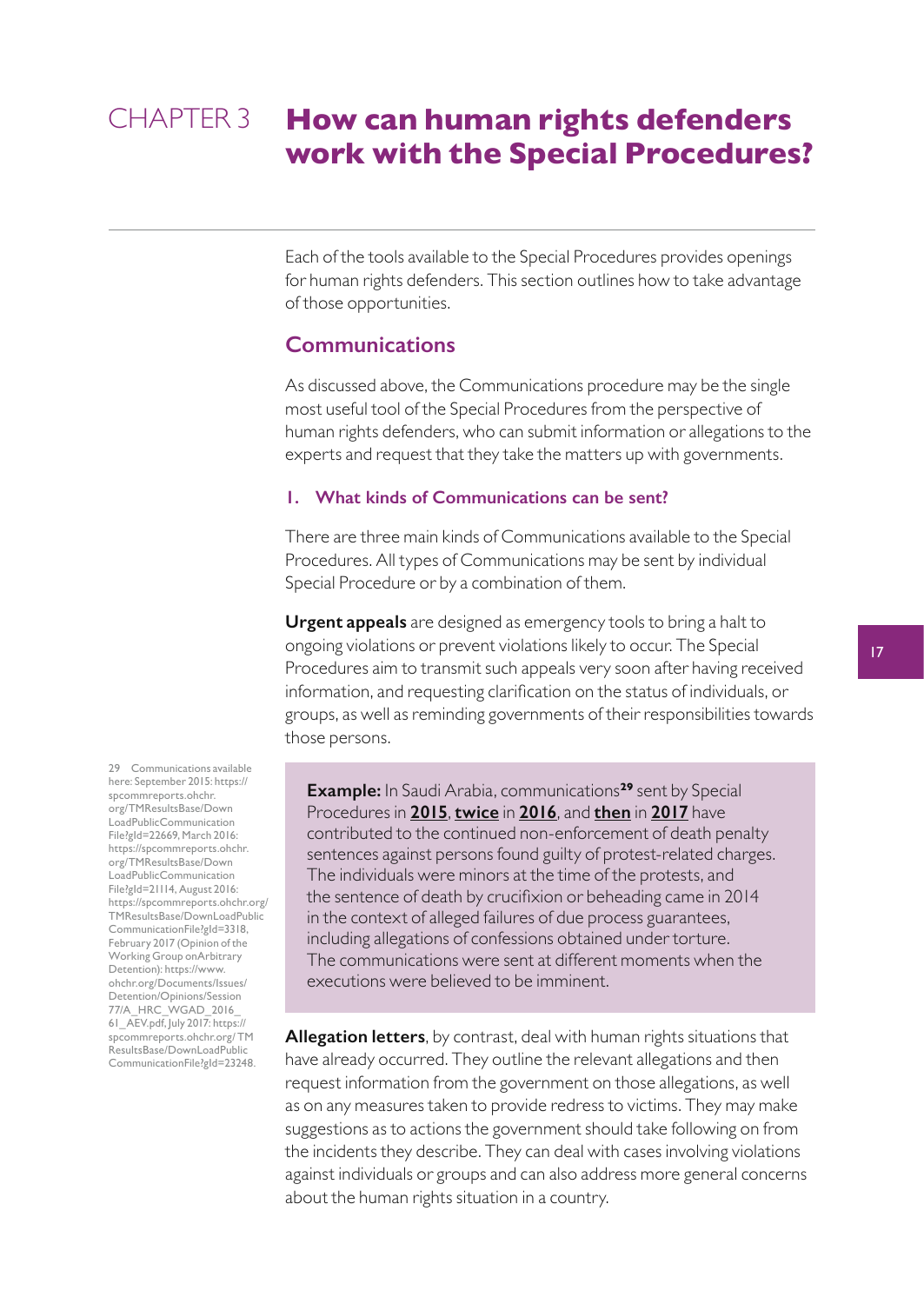<span id="page-17-0"></span>30 Communication available here: https://spcommreports. ohchr.org/TMResultsBase/ DownLoadPublic CommunicationFile?gId=20010.

31 Communication available here: http://www.ohchr.org/ Documents/Issues/Women/ WG/Communications/OL-POL-1-2018.pdf.

32 Press release available here: http://www.ohchr.org/en/ NewsEvents/Pages/DisplayNews. aspx?NewsID=22882&LangID=E.

33 Communication available here: https://spcommreports. ohchr.org/TMResultsBase/ DownLoadPublicCommunicatio nFile?gId=13774.

34 Press release available here: https://www.ohchr.org/EN/ NewsEvents/Pages/DisplayNews. aspx?NewsID=15002&LangID=E.

35 Online questionnaire for submitting information to Special Procedures available here: https:// spsubmission.ohchr.org/.

**Example:** In Kenya, witnesses in a case against a company and the government regarding lead poisoning of a community caused by a lead smelting factory, were assaulted, received threats (including from police officials), and were forced into hiding. A **[communication](https://spcommreports.ohchr.org/TMResultsBase/DownLoadPublicCommunicationFile?gId=20010)<sup>30</sup>** and press release sent by the Working Group on business and human rights and the Special Rapporteur on the environment, helped to ensure that protection measures were granted to the witnesses by the court.

#### **Policy/legislative communications (or 'Other Letters')** are a

relatively new form of communication and are sent to register concern that an existing or proposed policy or piece of legislation has or will impact on the enjoyment of rights by certain members of the population. Unlike other communications, some of these are immediately made publicly available on the website of the relevant Special Procedure.

**Example:** In March 2018, the UN Working Group on discrimination against women sent a **[communication](http://www.ohchr.org/Documents/Issues/Women/WG/Communications/OL-POL-1-2018.pdf)<sup>31</sup>** – and issued a **[press release](http://www.ohchr.org/en/NewsEvents/Pages/DisplayNews.aspx?NewsID=22882&LangID=E)<sup>32</sup>** – calling on the Polish parliament to reject a draft bill entitled "Stop Abortion" which they considered risked violating Poland's international human rights obligations. The communication was sent the same week that the draft bill was due to be debated, helping NGOs trying to influence the outcome of the vote. At time of publication, the vote on the bill had been stalled for five months due to the widespread pushback. In Australia, Special Rapporteurs sent a **[communication](https://spcommreports.ohchr.org/TMResultsBase/DownLoadPublicCommunicatio nFile?gId=13774)<sup>33</sup>** and **[statement](https://www.ohchr.org/EN/NewsEvents/Pages/DisplayNews.aspx?NewsID=15002&LangID=E)**, **34** used by civil society to **[support](https://www.themercury.com.au/news/tasmania/un-urges-state-government-to-rethink-antiprotest-laws/news-story/5caa6ccc16318432a1452b560d90570d)** campaigns to defeat a proposed law giving companies the right to sue protesters and advocates for defamation. These interventions resulted in the improvement of some of the worst elements of the bill before it became law, and were later used in successful strategic litigation to have the law declared unconstitutional.

#### **2. Who can submit information?**

In most cases anyone can submit information. There is no requirement that organisations be registered with the UN, and individuals can also submit information. The Working Groups on arbitrary detention and enforced or involuntary disappearances have slightly more formal requirements and accept information from the individuals concerned, their families or representatives (including lawyers and NGOs).

#### **3. Where should information be sent?**

To facilitate the consideration of alleged violations, an **[online](https://spsubmission.ohchr.org/)  [questionnaire](https://spsubmission.ohchr.org/)<sup>35</sup>** for all mandate holders is available to persons wishing to submit information. Submissions are also considered when they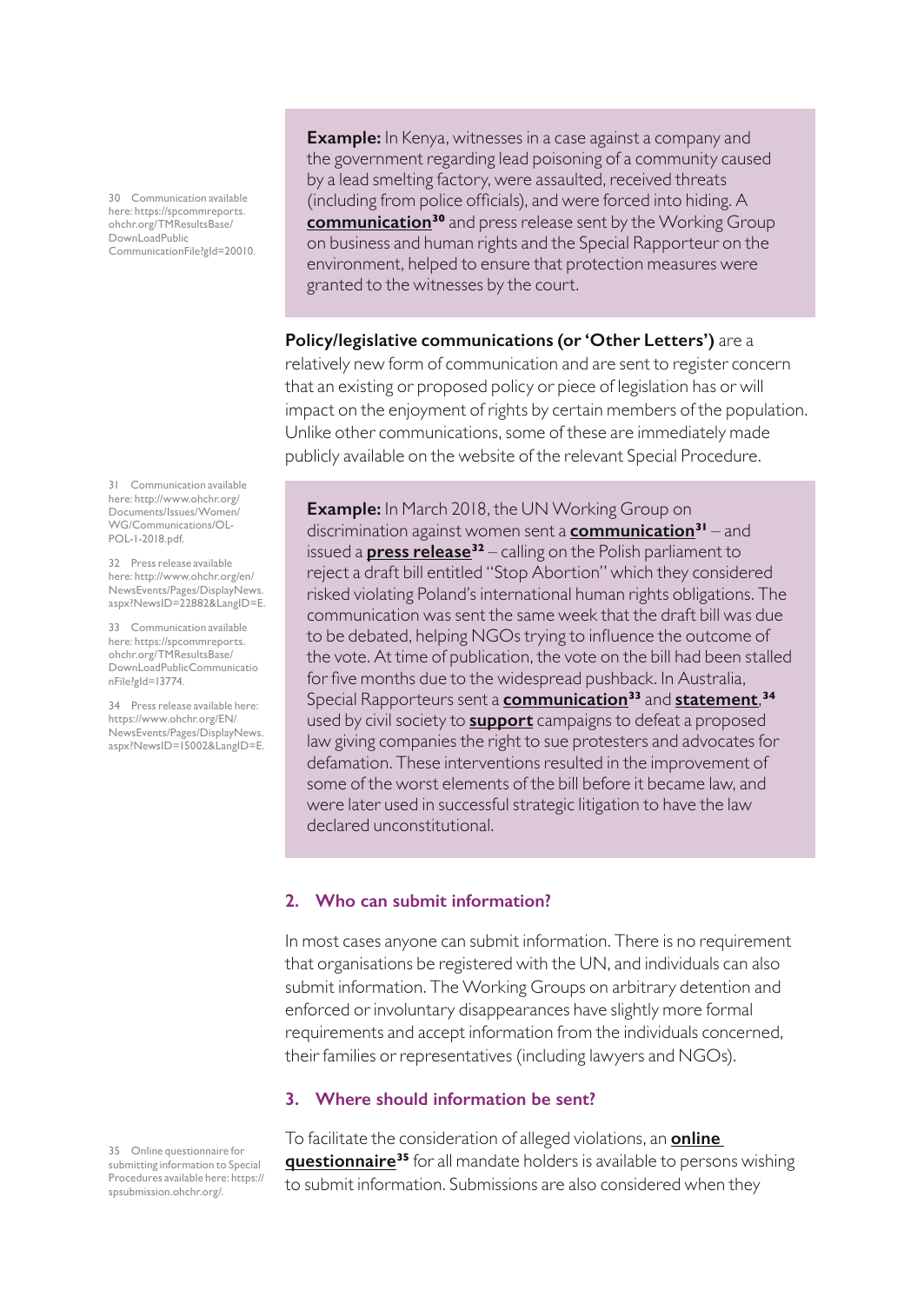36 List of thematic mandates available here: http:// spinternet.ohchr.org/\_Layouts/ SpecialProceduresInternet/ ViewAllCountryMandates. aspx?Type=TM.

37 List of country mandates available here: https:// spinternet.ohchr.org/ ViewAllCountryMandates.aspx ?lang=en.

38 Directory of Special Procedures Mandate Holders available here: https://www.ohchr. org/Documents/HRBodies/SP/ VisualDirectoryJuly2020\_en.pdf.

39 Online questionnaire for submitting information to Special Procedures available here: https://spsubmission.ohchr.org/.

are sent by email to specific mandate holders. Information concerning the individual criteria of specific Special Procedures mandates – which indicates particular kinds of information they find valuable in preparing Communications – is available on the individual web pages of **[thematic](http://spinternet.ohchr.org/_Layouts/SpecialProceduresInternet/ViewAllCountryMandates.aspx?Type=TM)  [mandates](http://spinternet.ohchr.org/_Layouts/SpecialProceduresInternet/ViewAllCountryMandates.aspx?Type=TM)<sup>36</sup>** or **[country mandates](https://spinternet.ohchr.org/ViewAllCountryMandates.aspx ?lang=en)**. **<sup>37</sup>** Submissions should be made in English, French or Spanish.

**Tip:** If you are particularly interested in a joint action by various Special Procedures, it is important to share information with all of the relevant mandates and to explain why it is important for them to act together (i.e. why would there be a greater impact?). If you specifically do not want joint action, also explain why.

If you are sending information by email to **[urgent-action@ohchr.org](mailto:urgent-action%40ohchr.org?subject=)**, the team supporting the Special Procedures will make an assessment of the kind of Communication to be made and which Procedure(s) is most relevant. However, it is useful to indicate whether the situation is urgent, and to which mandate you want to direct your information in the subject line of the email. If you wish to target one specific mandate, you should also email their generic email address, available in the **[Directory](https://www.ohchr.org/Documents/HRBodies/SP/VisualDirectoryJuly2020_en.pdf)<sup>38</sup>** of Special Procedures Mandate Holders and often also indicated in public statements or press releases of the mandate.

**Tip:** The information that human rights defenders already have can usually be turned into a submission with relatively few resources. To ensure that the information is considered credible, avoid exclusively using media sources and use first-hand sources as much as possible as the basis for your information. Be sure to answer the following questions, most of which are also included in the **[online](https://spsubmission.ohchr.org/)  [questionnaire](https://spsubmission.ohchr.org/)**: **39**

- 1. **Who is sending the information?** Provide contact details.
- 2. **Is the situation urgent?** Why? Is there a specific moment or window to influence policy or to prevent further violations?
- 3. **What is/are the name, age, gender, place of origin and/ or residence of the victim(s)?** If the allegation concerns a large group, then you can combine multiple victims into one submission.
- 4. **Do you have consent?** This can come from the victim personally, or from his/her family or lawyer. In some cases, the staff may ask for this information in writing.
- 5. **What happened?** Include dates and locations. If it concerns a law or policy, provide the document in an annex (with a translation into English, French or Spanish if available).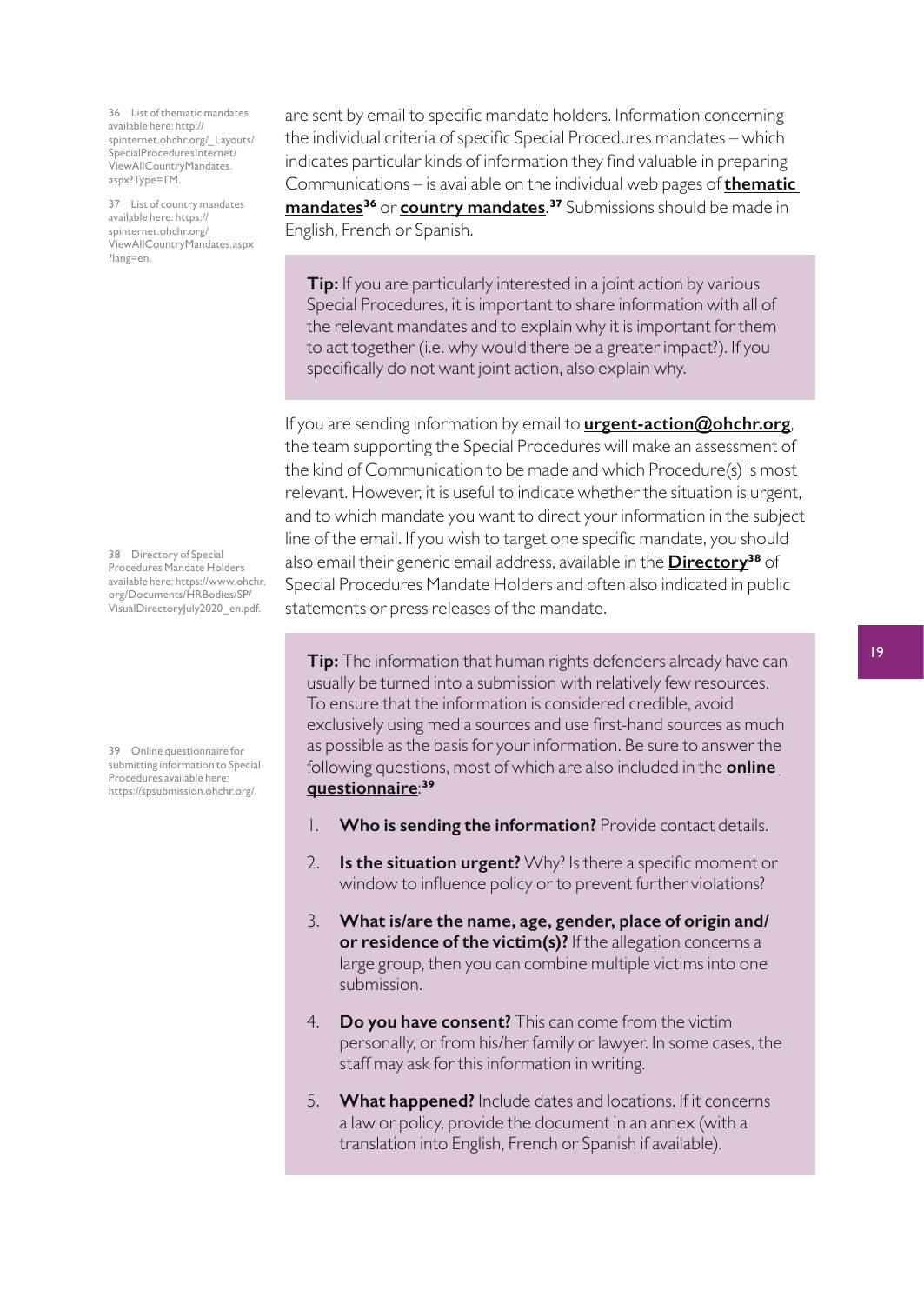- <span id="page-19-0"></span>6. **Who are the perpetrators?** If possible, give names, titles/ functions, and any possible motive.
- 7. **What is the context?** What should the experts know about the legal framework – particularly important for submissions concerning a general situation.
- 8. **What action has been taken to address the situation**? This refers to actions at the national or international level, and includes remedies already sought by victims or their representatives.
- 9. **What action should the Special Procedure(s) take?** Suggest steps or measures the experts could take to best address the situation, including questions they should ask, as well as whether you want them to consider a press release (and why).

#### **4. What can be expected after submission?**

Once OHCHR has received information, the staff will consider the submission to see if there is enough information, and enough credibility to the information, for a mandate holder to send a Communication. Sometimes, the OHCHR staff will make contact with the source of information to request additional details. They must also be sure that the case falls within the mandate of one or more of the Special Procedures. For these reasons, as well as limited resources, they are not able to act upon all information that they receive.

**Tip:** Some experts receive over 100 submissions each week. To increase the chances of the submission getting their attention and action, you should focus on very recent or upcoming events; demonstrate why action at that specific moment is necessary (especially if you are also hoping for a press release); and consider compiling a number of cases to show a trend. Make sure you have the consent of any individual victim or organisation mentioned.

Until 2017, the Communication remained confidential until the presentation of the '**[Joint Communications Report](https://www.ohchr.org/EN/HRBodies/SP/Pages/CommunicationsreportsSP.aspx)**' **<sup>40</sup>** to the HRC (in March, June and September), when civil society could see all Communications sent and any State replies received since the last HRC session. However, now Communications are also published on a rolling basis in the **[Special Procedures Communications database](https://spcommreports.ohchr.org/)<sup>41</sup>** once the 'deadline' for a government response has expired. This deadline is stated in the text of the Communication itself, but is usually within 60 days for allegation letters and urgent appeals, or as few as 48 hours where the communication deals with a draft law or policy and provides primarily legal analysis.

40 Joint Communications Reports available here: https://www.ohchr.org/ EN/HRBodies/SP/Pages/ CommunicationsreportsSP.aspx.

41 Communications database available here: https:// spcommreports.ohchr.org/.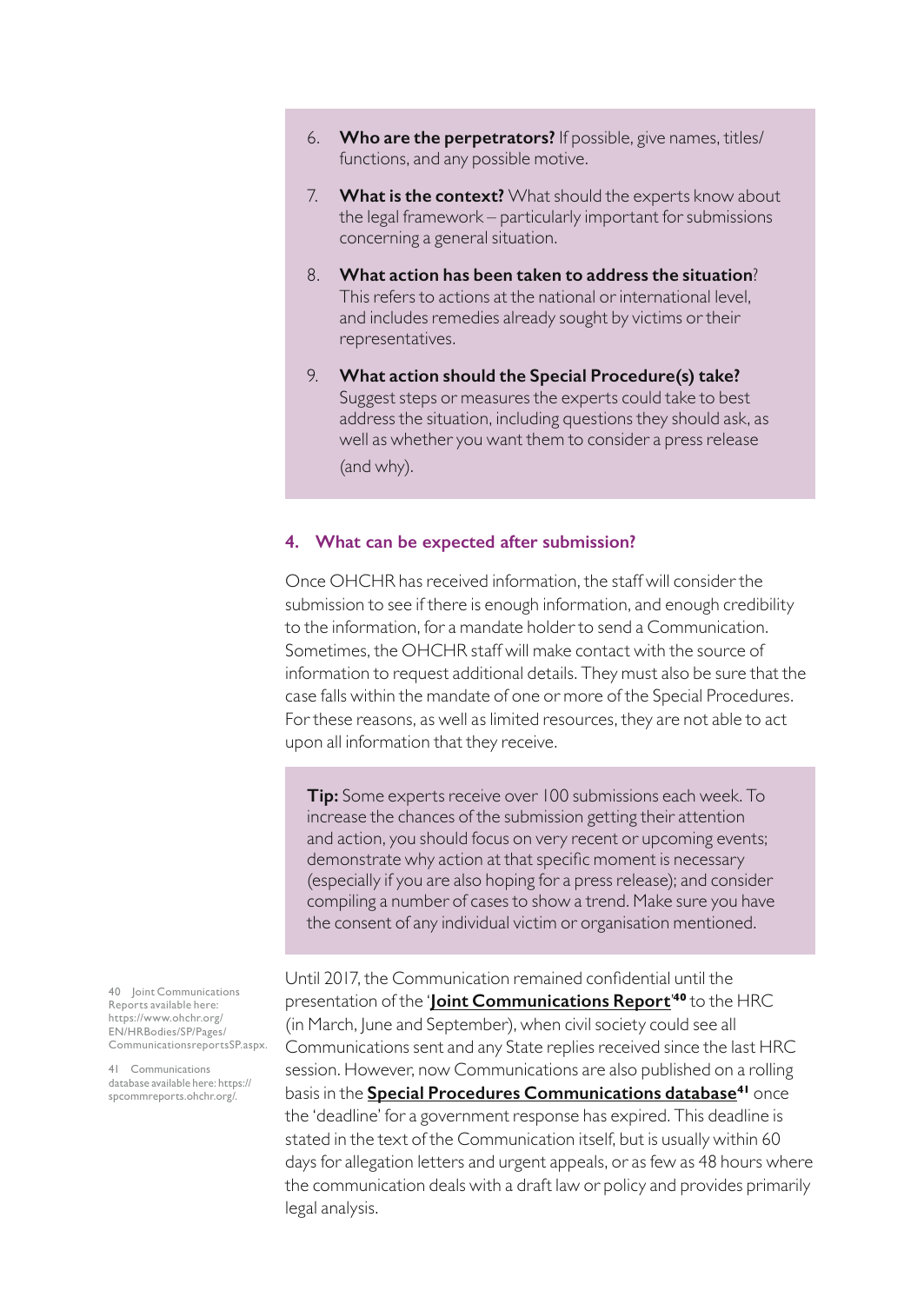<span id="page-20-0"></span>Even with this change, one of the weaknesses of the system is that it is hard to follow the exact status of any information submitted to the Special Procedures. For example, only the Special Rapporteur on human rights defenders and the Working Groups on arbitrary detention and enforced or involuntary disappearances acknowledge submissions as a matter of course. This can be frustrating, as it means that it is often unclear whether the Special Procedures have acted on the information provided. Consequently, if you wish to know the status of the Special Procedures' activity on a case, it may be necessary to send a follow-up letter or email, or to telephone and ask to speak to the OHCHR staff member supporting the relevant mandate. You should also inform OHCHR if there are any changes to the situation addressed in your submission.

42 Press releases of all Special Procedures available here: http:// www.ohchr.org/EN/NewsEvents/ Pages/NewsSearch.aspx.

**Tip:** You can sometimes find out who is the OHCHR staff member supporting the relevant mandate by looking at the contact details given at the end of the most recent **[press releases](http://www.ohchr.org/EN/NewsEvents/Pages/NewsSearch.aspx)<sup>42</sup>** issued by that Special Procedure. Double check if it's a joint press release, because the contact details might be for someone supporting a different mandate! If you have the opportunity to meet in person, make sure to get the business card or contact details of the staff member, as it can be more effective to write to them directly than to the generic email of the mandate.

#### **5. What can be done to follow up on a communication?**

Once a communication has been made and a government reply requested it may seem that the process is out of the hands of domestic groups. There are, however, a number of ways in which follow-up can be undertaken.

In the first place, it may be that if a government response is received by OHCHR they will make contact with the original source of the communication to elicit any comments and to see what more can be done. Even when no contact is made, it will be possible to see any government response to the Special Procedures' communication once the communication has been published in the **[database](https://spcommreports.ohchr.org/)**. **<sup>43</sup>** Comments on the government response, especially where there is a difference in fact between this response and the experience of victims or sources, can be sent directly to OHCHR.

**Tip:** You don't have to wait till a communication has been published by the Special Procedures to draw attention to the case. You can use the fact that you've submitted information as the basis for a campaign with civil society or targeting media, for example highlighting that the situation has become so serious that you've had no choice but to go to the UN.

43 Database of communications sent and government replies available here: https:// spcommreports.ohchr.org/.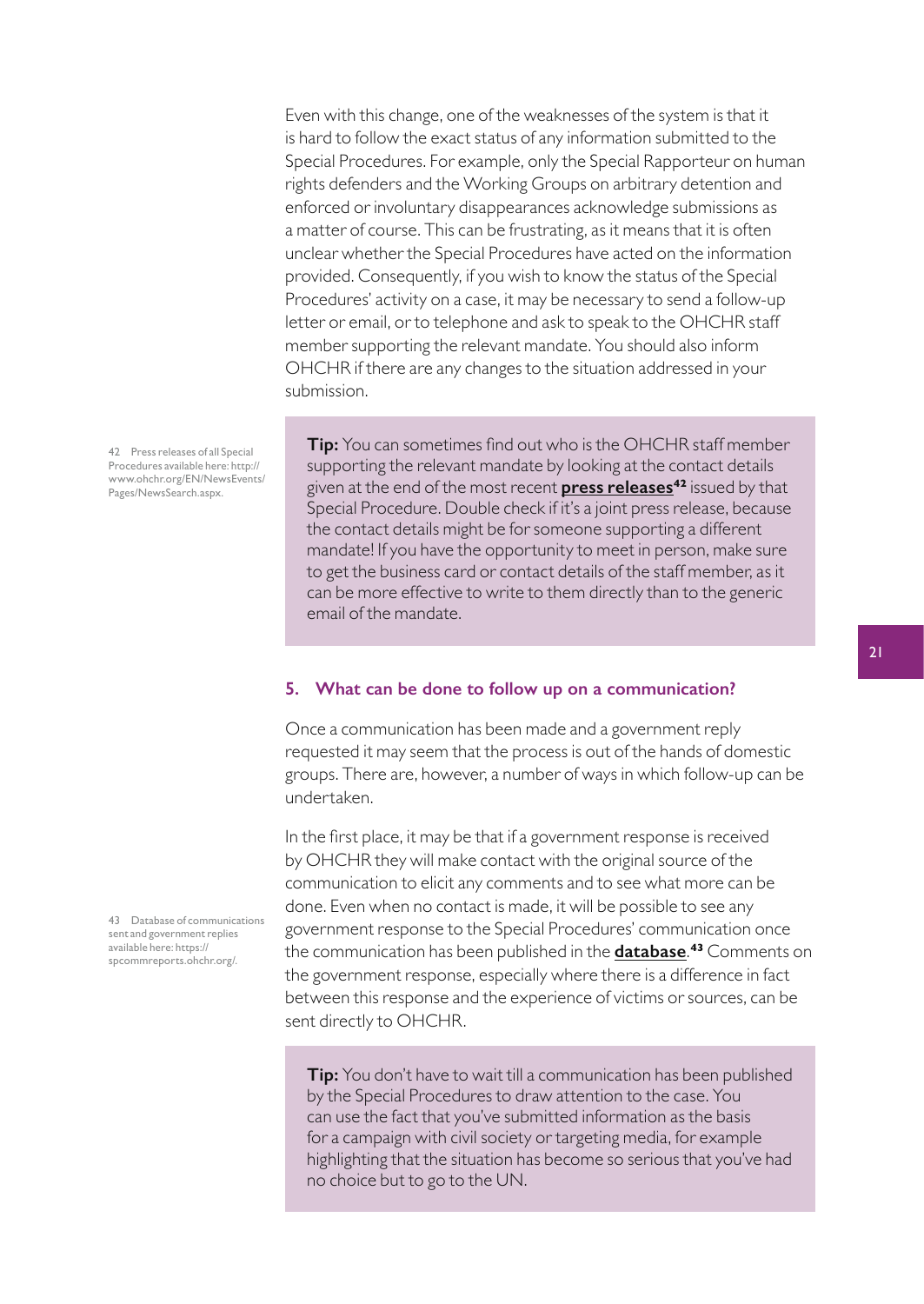<span id="page-21-0"></span>Secondly, the fact of the Communication and any government response (even if it is not meaningful, or doesn't answer the questions in the letter) can be used in domestic advocacy to press the government to live up to promises it made to the Special Procedures, or to highlight misleading claims. The government could also be encouraged to respond, and its failure to do so could be publicised.

**Example:** Advocates in Sri Lanka have used statements by the government claiming that it was not bound by the recommendations of a particular Special Procedure to explain why such claims are incorrect, to draw more attention to the recommendations made by the mandate holder and other mechanisms, and to increase pressure on the government to implement the recommendations.

# **Country visits**

There are a number of ways in which human rights defenders can engage with country visits to strengthen their own work and that of the Special Procedures. It is useful to refer to the OHCHR **[website](http://spinternet.ohchr.org/_Layouts/SpecialProceduresInternet/Forthcomingcountryvisits.aspx)<sup>44</sup>** and **[online](https://docs.google.com/document/d/195truq977Y5E_rmASg2rurZPagY1T7U4vukuEtfXafg/edit)  [updates](https://docs.google.com/document/d/195truq977Y5E_rmASg2rurZPagY1T7U4vukuEtfXafg/edit)<sup>45</sup>** to see if any visits to your country have been requested or are scheduled.

In the first place, civil society can encourage Special Procedures with mandates relevant to their work to visit, with the aim of drawing attention to the situation in a country. This can be done by writing to the relevant expert and explaining why a visit would be useful. When seeking to undertake a visit, the Special Procedures request an invitation from the host government and, in circumstances where such invitations are not forthcoming, national NGOs can lobby their government to issue them. Some governments have issued a so-called 'standing invitation' allowing visits by all Special Procedures – requests and negotiations would still be required for each visit, but these States are under more pressure to agree.

At the same time, mandate holders have their own ideas about when and where they want to visit, and may request a visit without any discussion with local civil society groups at all. Less commonly, the government itself can encourage a visit by Special Procedures mandate holders. In some cases this is done in good faith, and is driven by the government's belief that a visit will help them to better protect human rights. In others, the visit is an opportunity to highlight specific areas of human rights where the government thinks it has a good story to tell.

44 List of upcoming country visits available here (not always up-to-date, see footnote below for another resource): http:// spinternet.ohchr.org/\_Layouts/ SpecialProceduresInternet/ Forthcomingcountryvisits.aspx.

45 List of upcoming country visits available here (not always up-to-date, see footnote above for another resource): https:// docs.google.com/document/d/195 truq 977Y5E\_rmASg2rurZPag Y1T7U4vukuEtfXafg/edit.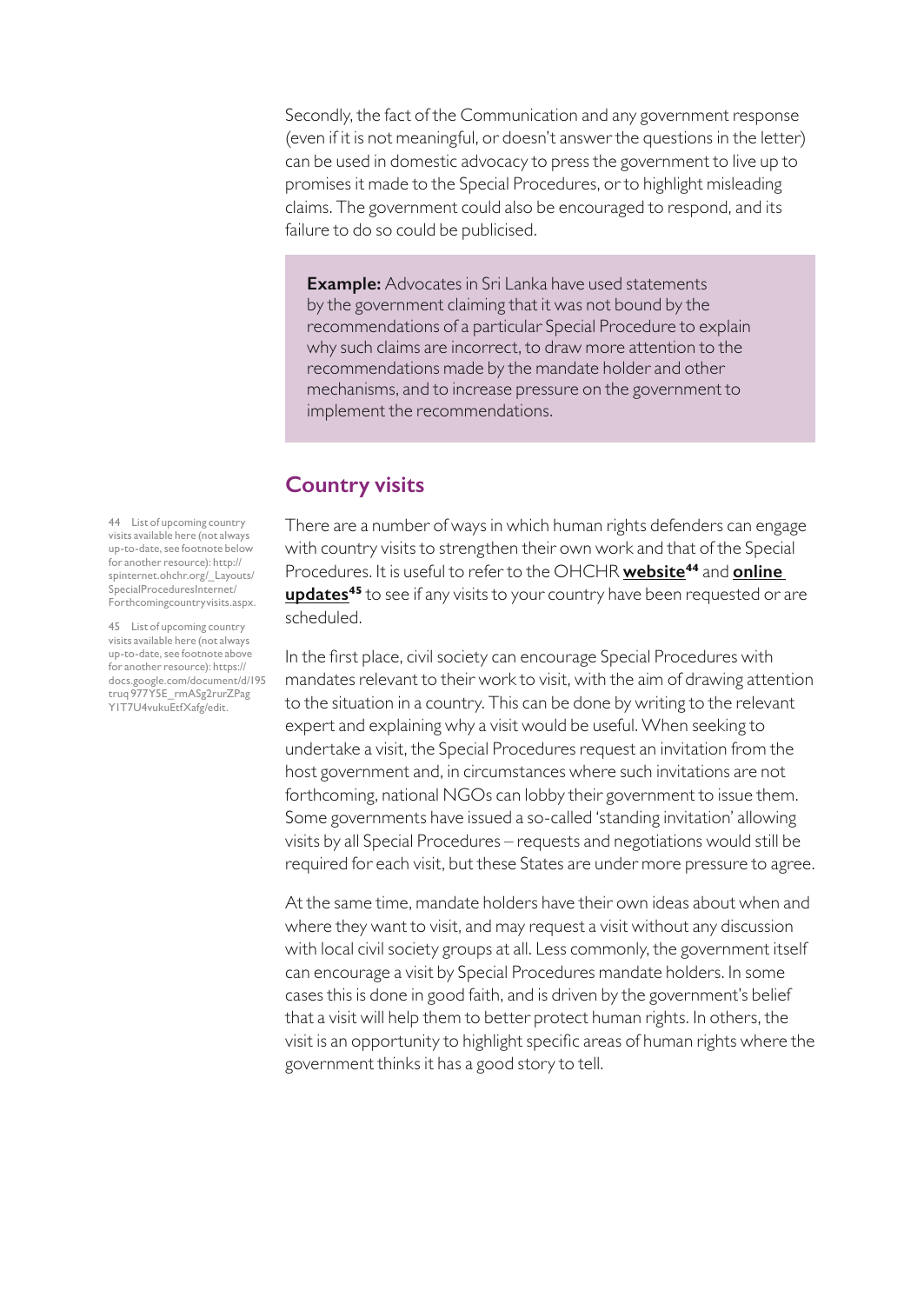**Tip:** In some countries, it is highly unlikely that a government will agree to invite a Special Procedure to visit. One way to get around this difficulty is for civil society or an academic institution to invite a particular mandate holder to attend a conference or event, allowing for an unofficial visit. A Special Procedure can't issue a full report with recommendations after an unofficial visit, but it can help to build a relationship with the expert and draw their attention to grave situations or cases. It can even pave the way for an official invitation if there is a good dialogue with government representatives.

Second, once a visit is agreed to, NGOs can submit information to assist with the preparation for the visit and to urge the expert to look into areas of particular concern during the visit itself. They can also contribute by publicising the visit. The agenda will ultimately be a negotiation between the mandate holder and the State, but NGOs can seek to influence both the substance of formal meetings, as well as the addition of informal meetings. This is where the expert's independence and 'unfettered access' is so important.

Third, during the visit NGOs can meet with the expert to answer questions and to bring concerns to their attention. These meetings can be arranged by making contact with the OHCHR staff coordinating the work of the mandate. Given that visits are often of limited length it is often useful to coordinate such meetings amongst domestic NGOs to make sure that as many groups as possible have the chance to share their experiences.

Where security is a concern, defenders may need to consider meeting with the mandate holders in private locations, or in a secure virtual space. If there is little or no space for independent civil society in the country, these meetings can be held in other countries, or in Geneva, can occur before, during or – in certain cases – after the visit, and can be facilitated by partner international NGOs.

Lastly, once a visit has been completed, a report and recommendations will be issued by the expert and presented to the HRC. As this can sometimes take up to a year after the visit occurs, many Special Procedures have started to issue extensive 'end of mission' press statements, which can indicate the main focus or concerns that are likely to be included in the report.

The country visit report can be used as an advocacy tool by national NGOs, who can also push directly for the implementation of key recommendations where the government seems reluctant. The recommendations are also useful to share with media and diplomatic contacts, especially where civil society cannot easily or safely 'lobby' government officials in its own country.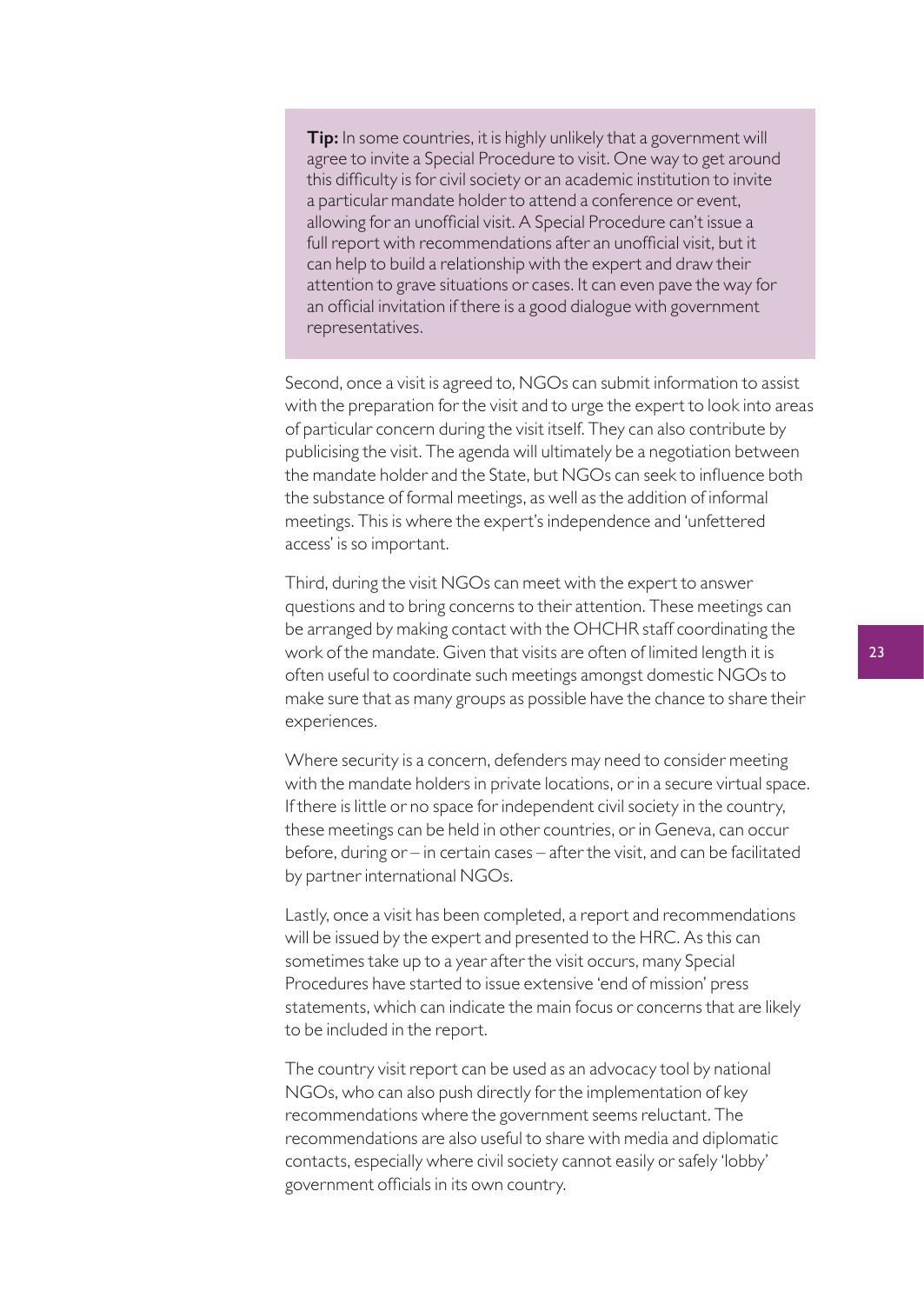<span id="page-23-0"></span>46 For example, on social media: https://twitter.com/CDHVitoria/ status/823306382233530368.

47 For example, on social media: https://twitter.com/ForstMichel/ status/822643187886018561.

48 Statement available here: http://www.ohchr.org/EN/ NewsEvents/Pages/DisplayNews. aspx?NewsID=21111&LangID=E.

49 Report available here: https:// undocs.org/A/HRC/37/51/Add.2.

50 See article available here: http://im-defensoras.org/2017/01/ noticias-relator-sr-michelforst-alerta-sobre-la-violenciaespecifica-que-enfrentan-lasdefensoras-de-ddhh/.

51 See example on social media here: https:// twitter.com/IMDHyD/ status/824814294948790272.

**Example:** National NGOs in Mexico worked very closely with the Special Rapporteur on human rights defenders to help prepare the agenda for his visit to the country in 2016. They provided him with information to help him identify priority topics, groups to meet with and locations to visit. During the visit, the Special Rapporteur and NGOs **[drew attention](https://twitter.com/CDHVitoria/status/823306382233530368)<sup>46</sup>** to **[meetings](https://twitter.com/ForstMichel/status/822643187886018561)<sup>47</sup>** he had with different communities and the sites that he visited, as well as comments he made at public events they organised for him to speak at. At the end of the visit, the Special Rapporteur issued an end of mission **[statement](http://www.ohchr.org/EN/NewsEvents/Pages/DisplayNews.aspx?NewsID=21111&LangID=E)<sup>48</sup>** that contained preliminary recommendations – rather than waiting until the country mission **[report](https://undocs.org/A/HRC/37/51/Add.2)<sup>49</sup>** was presented to the HRC. NGOs were able to **[immediately](http://im-defensoras.org/2017/01/noticias-relator-sr-michel-forst-alerta-sobre-la-violencia-especifica-que-enfrentan-las-defensoras-de-ddhh/)<sup>50</sup> [use](https://twitter.com/IMDHyD/status/824814294948790272)<sup>51</sup>** these in their advocacy, and then take advantage of the presentation of the report months later to draw attention to the failure of the State to make progress on key issues.

# **Reporting**

During the interactive dialogue that follows the experts' oral presentation to the HRC, there is space for ECOSOC-accredited NGOs to make statements or to ask questions in the Council plenary. These interventions can be used to encourage the experts to look at new issues, to draw attention to specific countries or groups of concern, or to ask for more detail about an aspect of their work. Since the experts usually attend the HRC in person, this provides an opportunity to meet with individual mandate holders or their staff in Geneva. In addition, experts can be lobbied to address particularly grave situations in their oral presentations, or to highlight civil society concerns relevant to the thematic report by citing country-specific examples.

Some Special Procedures present a thematic report to the UN General Assembly once a year, but civil society is not able to speak during those sessions. If it is possible to travel to New York, the experts often conduct side events and hold private meetings with civil society.

**TIP:** Even if your organisation does not have ECOSOC accreditation or you are unable to travel to Geneva, you can work with an NGO that has ECOSOC status in order to jointly prepare a statement that you – or they - can deliver at the HRC during the interactive dialogue with the mandate holder.

Historically, it has been possible in certain cases to **[submit a video](https://www.ohchr.org/EN/HRBodies/HRC/Pages/NgoParticipation.aspx)  [statement](https://www.ohchr.org/EN/HRBodies/HRC/Pages/NgoParticipation.aspx)**. **<sup>52</sup>** In 2020-2021, this became more common due to restrictions on the HRC's in-person work and on travel linked to COVID-19, and enabled defenders to speak directly to the HRC and the mandate holder. Remember that these statements will have a strict time limit of one and a half minute!

52 More information on how to submit a video available here: https://www.ohchr.org/ EN/HRBodies/HRC/Pages/ NgoParticipation.aspx.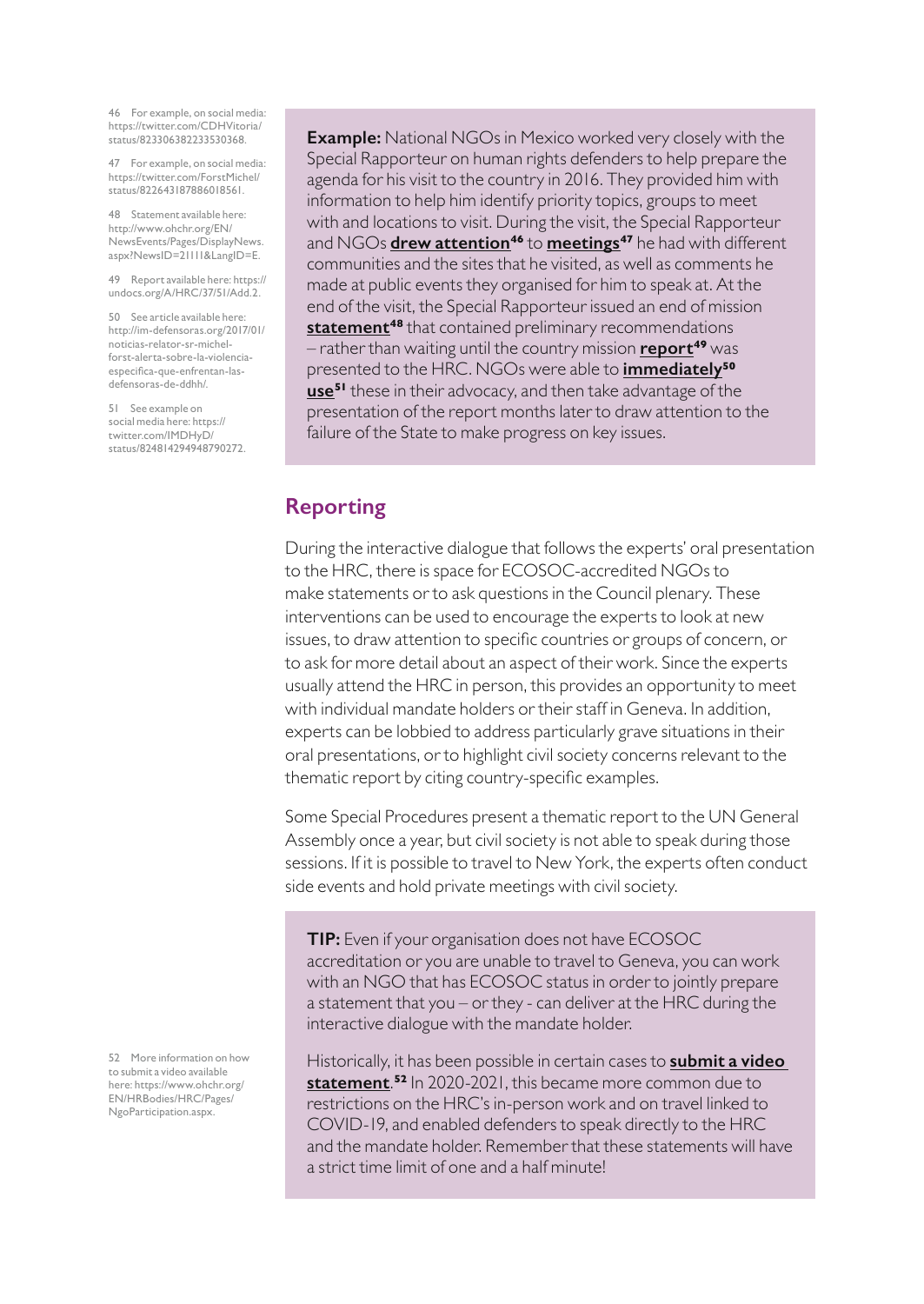# <span id="page-24-0"></span>**How can human rights defenders engage safely with the Special Procedures?** CHAPTER 4

Being in contact with a UN expert or their staff can sometimes increase the risk a human rights defender faces. As a result, it is important that you are fully aware of the potential dangers, the steps you can take to mitigate them, and the ways you can respond if you suffer intimidation or reprisal because of your contact with the Special Procedures.

# **Communications**

Generally the identity of the source of information is kept confidential from the State or non-State actor to which Special Procedures sends a communication. You can also request another NGO to submit information on your behalf, to enhance confidentiality.

**TIP:** If you are concerned about digital security, some mandate holders also have encrypted email addresses. If you are able to be in touch with the staff, you can also ask about whether they use encrypted messaging apps like WhatsApp, Telegram or Signal. Trusted partners can also often help get this information.

In addition, persons submitting information can indicate if they require additional elements of their submission to remain confidential and not to be sent to the government concerned. That said, as the process is based on specific violations and individuals or groups, it can be hard for the Special Procedures to act on a situation if they are not able to transmit detailed information to the government concerned.

This means that there is a delicate balance to be struck in sensitive cases between, on the one hand, wanting to provide enough information for the Special Procedures to be able to act, while on the other not increasing the risk that the provision of such information might lead to further persecution.

**It is imperative when making a submission that attention be paid to the possible impact on those named; this is why consent is so important to the Special Procedures**. Groups submitting information should clearly indicate if they have the consent of the individuals or families concerned. Without that consent, the Special Procedures will not name those victims in any communication. Special Procedures are aware of the potential dangers of their communications, adopting a 'do no harm' approach, and so they may prefer not to act if they consider the danger to be too great.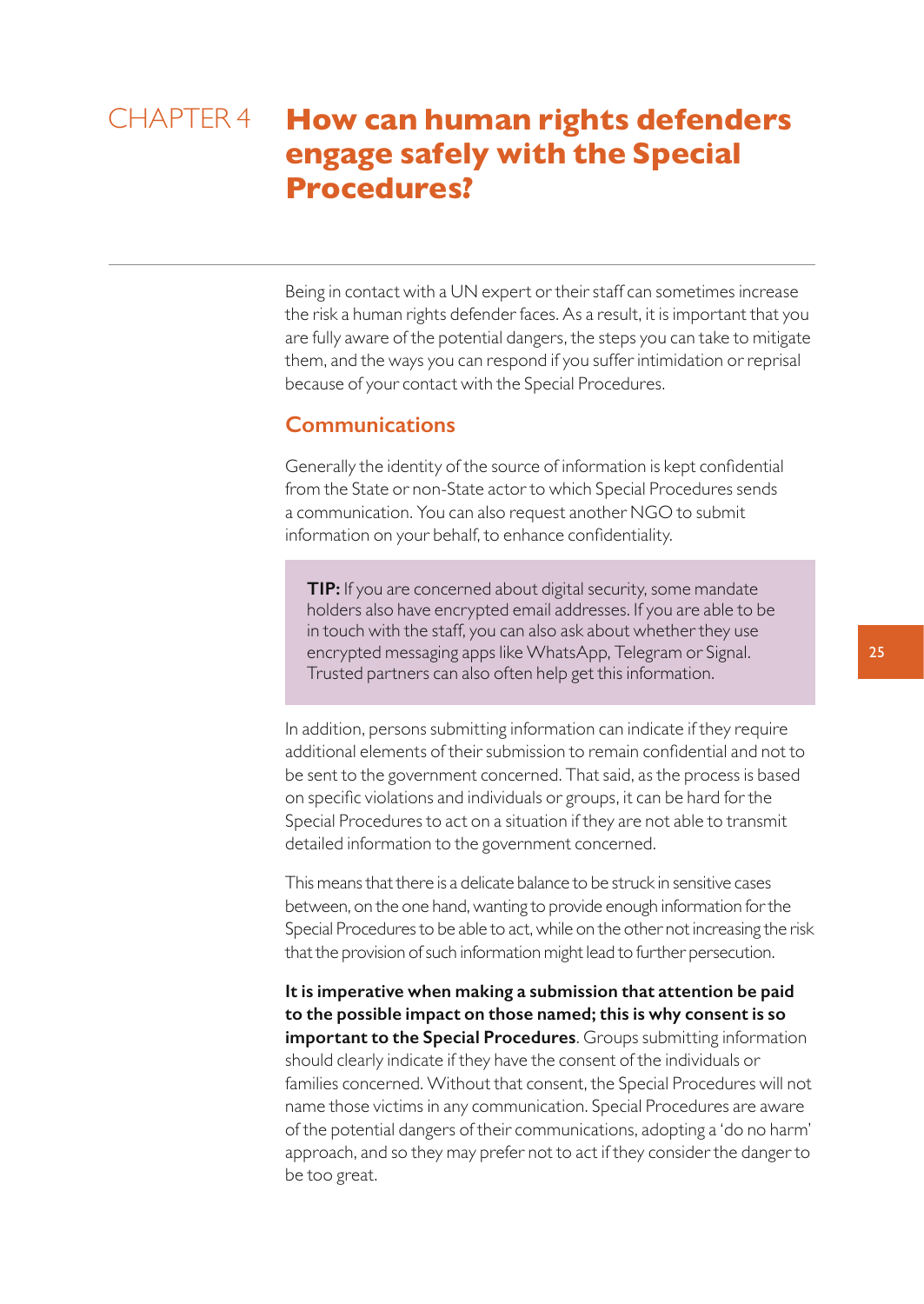<span id="page-25-0"></span>**TIP:** Sometimes the danger of a backlash doesn't just apply to an individual, but to their whole family, organisation or network. Before engaging with the Special Procedures, it is important to discuss possible negative consequences with all those who might be affected, to mitigate risks, and to prepare plans to respond.

# **Reprisals**

Raising your voice in any context against a State or other powerful bodies can put you at risk. '**[Reprisals](https://ishr.ch/defenders-toolbox/resources/reprisals-new-ishr-handbook-on-reprisals-for-human-rights-defenders/)**' **<sup>53</sup>** is the term used to describe any act of intimidation or attack suffered by a person or group who cooperate, have cooperated or seek to cooperate with the UN or a regional human rights body. In recent years there has been increased concern at threats, intimidation and reprisals experienced by human rights activists and defenders, whether at the local, regional, or international levels.

Reprisals are often carried out by powerful State agents, such as the police, military or security forces, or the judiciary, who act to protect the State from criticism. They are also frequently carried out by non-State actors, such as businesses, members of criminal groups, or armed groups, whose links to the State are direct, indirect, or totally absent. These abuses range from defenders having their activities unreasonably restricted and their organisations unfairly scrutinised, to being spied on or defamed, denied access to funding, or being subjected to arbitrary arrest, physical violence, and death. In addition to being used to punish, reprisals often take place as a deterrent measure.

There are specific moments when the level of risk of reprisals is increased. These are situations when the authorities have more at stake in having a poor human rights record exposed. There may also be an increased risk when a defender brings a domestic issue before a UN human rights body, shining a light on the government's human rights record. Governments have no desire to be portrayed as human rights violators on a regional or international stage. Backlash against human rights defenders who expose the government can be harsh, particularly in cases in which the State enjoys impunity.

Special Procedures have a responsibility to react to cases of reprisals suffered by defenders who have engaged with them, for example during a country visit or in the context of communications. They can respond in a **[number of ways](https://www.ohchr.org/EN/HRBodies/SP/Pages/Actsofintimidationandreprisal.aspx)**, **<sup>54</sup>** both confidential and public, and the action taken is decided on a case-by-case basis:

Mandate holders can send a communication to the relevant State and/or issue a press release on the specific case. They can also mention the case in their reports to the HRC and the General Assembly, or during their interactive dialogues with these two bodies. They can also work with other human rights mechanisms at the international or regional level to coordinate a response.

53 Guide on how to leverage UN mechanisms to respond to reprisals and promote accountability available here: https://ishr.ch/defenders-toolbox/ resources/reprisals-new-ishrhandbook-on-reprisals-forhuman-rights-defenders/.

54 More information on different kinds of responses available here: https://www.ohchr. org/EN/HRBodies/SP/Pages/ Actsofintimidationandreprisal. aspx.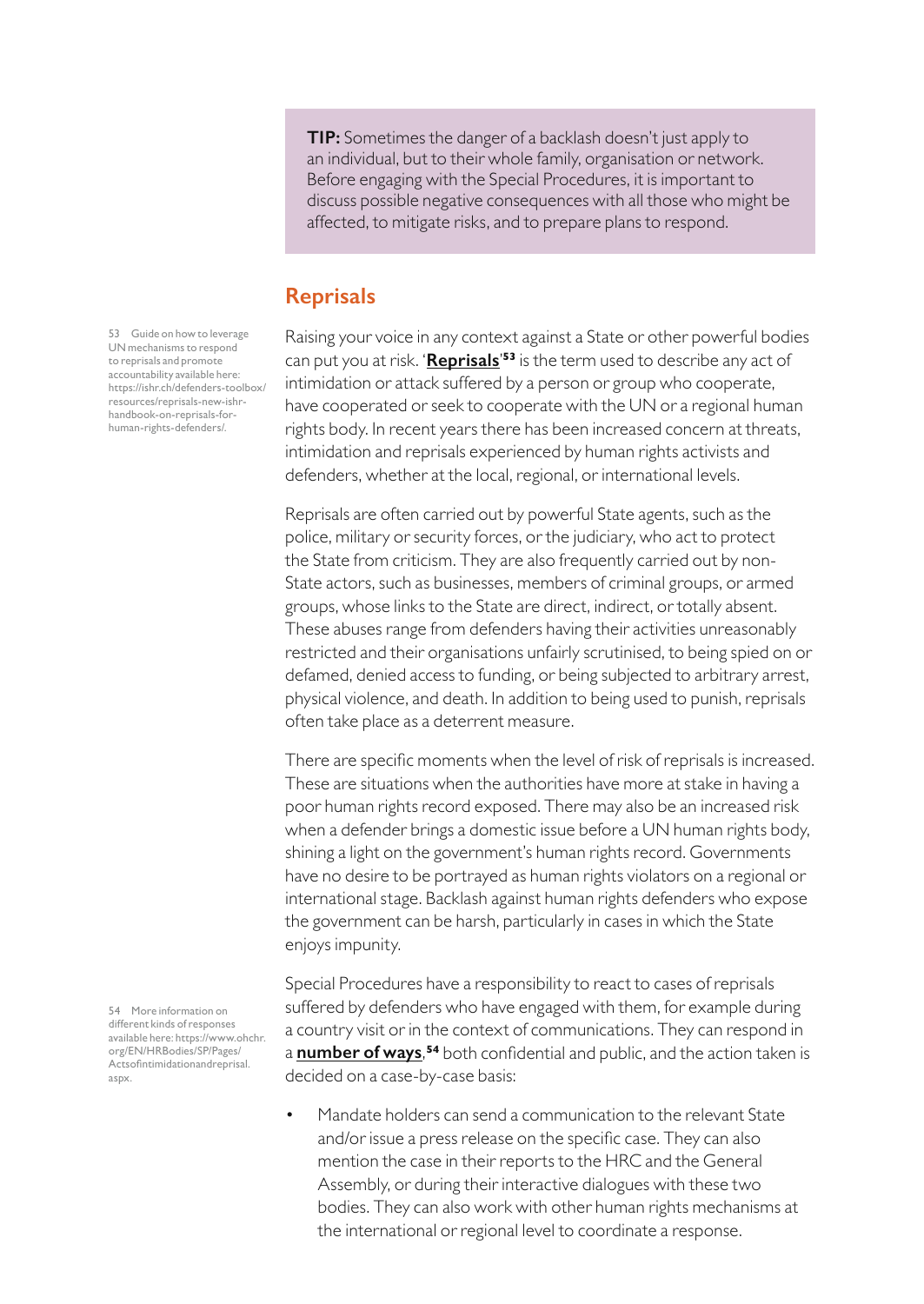55 Statement available here: http://www.ohchr.org/en/ NewsEvents/Pages/DisplayNews. aspx?NewsID=21772&LangID=E.

56 Report available here: https:// undocs.org/A/HRC/35/26/Add.2.

57 More nformation on the Coordination Committee available here: https://www. ohchr.org/EN/HRBodies/SP/ CoordinationCommittee/Pages/ CCSpecialProceduresIndex.aspx.

58 More information on the mandate of the ASG available here: http://www.ohchr.org/ EN/Issues/Reprisals/Pages/ ReprisalsIndex.aspx.

**Example:** After the Special Rapporteur on extreme poverty visited China, one of the human rights lawyers he met with was arbitrarily detained and charged with subverting State power. The Special Rapporteur made a specific **[reference](http://www.ohchr.org/en/NewsEvents/Pages/DisplayNews.aspx?NewsID=21772&LangID=Ehttp://)<sup>55</sup>** to the human rights defender during his presentation of his country mission report to the HRC. Making a 'special plea' to China to release the defender, the Special Rapporteur stated that the charges were *'the equivalent of a legal sledgehammer and should have no place in such contexts.'* The country visit **[report](https://undocs.org/A/HRC/35/26/Add.2)<sup>56</sup>** explicitly referred to actions taken by the Special Rapporteur to respond to reprisals against human rights defenders who had met or were planning to meet with the mandate holder during the country visit, which included a communication and press release.

- Special Procedures may decide to meet with Government officials, to discuss cases confidentially and seek action by the State. They may also raise the case with UN representatives in the field and at headquarters, including the Secretary-General, the High Commissioner for Human Rights and the President of the HRC.
- The **[Coordination Committee](https://www.ohchr.org/EN/HRBodies/SP/CoordinationCommittee/Pages/CCSpecialProceduresIndex.aspx)<sup>57</sup>** of the Special Procedures (designed to enhance coordination among mandate holders and act as a bridge between them, governments, the rest of the UN system and civil society) appoints a focal point on reprisals every year, who is responsible for keeping a comprehensive record of all cases of reprisals submitted to the Special Procedures. The Coordination Committee is meant to raise the issue of reprisals with the HRC, the High Commissioner for Human Rights, the Assistant Secretary General for Human Rights (ASG) and the Secretary-General. When necessary and in consultation with the mandate holder(s) concerned, the Coordination Committee may take additional action such as contacting the State or stakeholder concerned, issuing a press statement, etc.
- Through the Coordination Committee, Special Procedures have expressed their will to work with the ASG – a position now held by Latvian human rights expert Ilze Brands Kehris – who was **[mandated](http://www.ohchr.org/EN/Issues/Reprisals/Pages/ReprisalsIndex.aspx)<sup>58</sup>** in 2016 by the former Secretary General Ban Ki-moon as the senior official designated to lead UN efforts to put an end to intimidation and reprisals and to ensure a unified UN response to acts of intimidation and reprisal. The ASG can raise cases of reprisals with States either in private meetings or through correspondence. In responding to allegations of reprisals, the ASG generally communicates privately with the State in question, however s/he is encouraged to respond publically where appropriate with relevant States.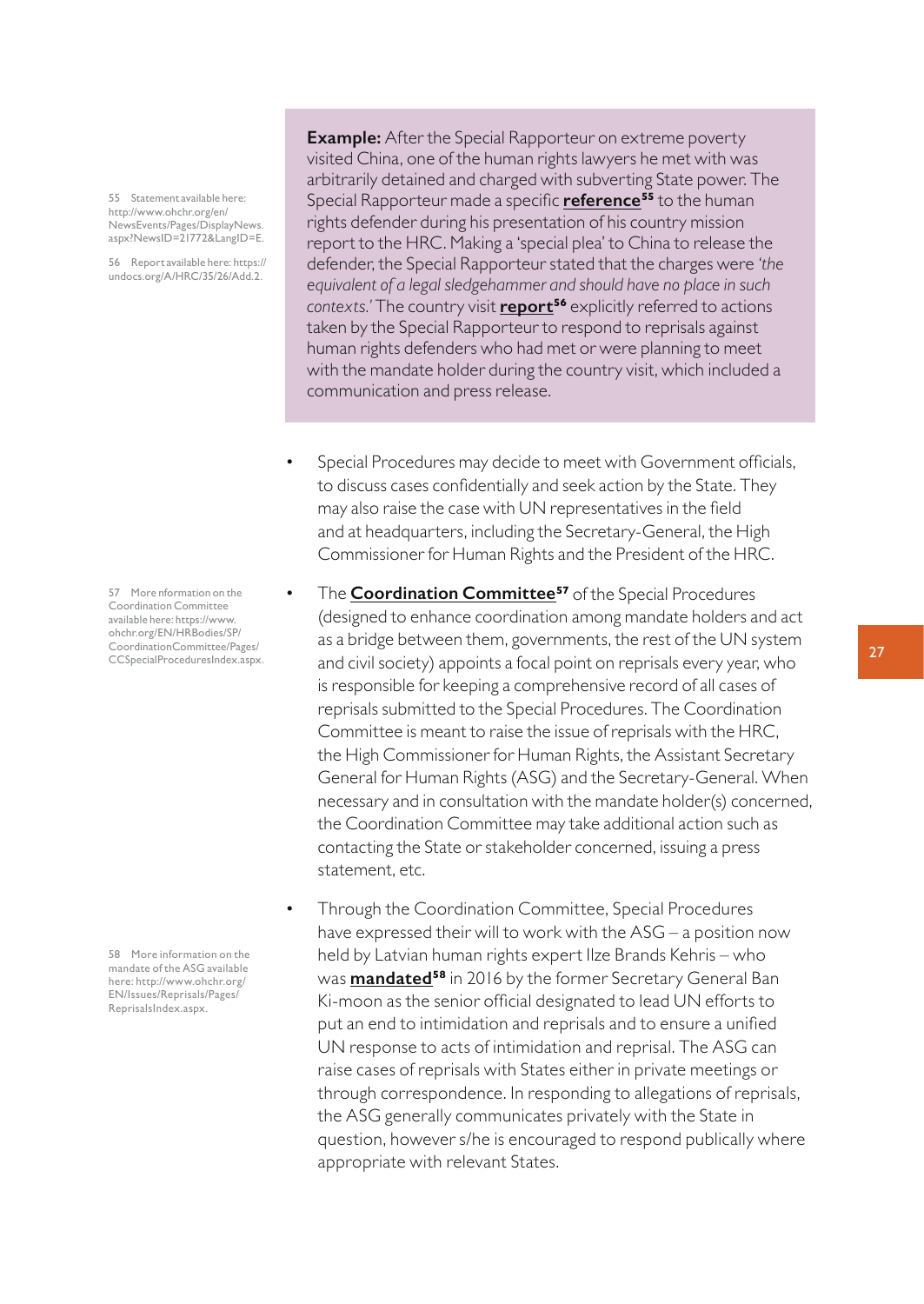59 A list of the annual reports of the Secretary-General on intimidation and reprisals for cooperation with the UN in the field of human rights is available here: http://www.ohchr.org/ EN/Issues/Reprisals/Pages/ Reporting.aspx.

60 Annual Reports of the Special Procedures available here: http:// www.ohchr.org/EN/HRBodies/ SP/Pages/Annualreports.aspx.

61 List of thematic mandates and their email addresses available here: http:// spinternet.ohchr.org/\_Layouts/ SpecialProceduresInternet/ ViewAllCountryMandates. aspx?Type=TM.

62 List of country mandates and their email addresses available here: http:// spinternet.ohchr.org/\_Layouts/ SpecialProceduresInternet/ ViewAllCountryMandates.aspx.

63 Online questionnaire for submitting information to Special Procedures available here: https:// spsubmission.ohchr.org/.

- Actions taken by the ASG to address cases of reprisals are generally, but not 100% of the time, included in the Secretary General's annual **[reprisals report](http://www.ohchr.org/EN/Issues/Reprisals/Pages/Reporting.aspx)<sup>59</sup>** that is presented to the HRC each September. Civil society can send cases of reprisals that occur for engaging or seeking to engage with Special Procedures to the ASG through the Special Procedures mandate holders, or directly to the ASG. The annual reprisals report also includes follow-up information on past cases, and is very slowly starting to include language about trends of reprisals globally; systemic use of reprisals by certain States, including China; and challenges of taking a preventive approach.
- The **[Annual Report](http://www.ohchr.org/EN/HRBodies/SP/Pages/Annualreports.aspx)<sup>60</sup>** of the Special Procedures contains a section on reprisals which reflects the main concerns of and actions taken by mandate holders over the past year.

#### **If you have suffered an act of intimidation or reprisal as a result of your engagement with the Special Procedures** you can contact:

- the relevant **[thematic](http://spinternet.ohchr.org/_Layouts/SpecialProceduresInternet/ViewAllCountryMandates.aspx?Type=TM)<sup>61</sup>** or **[country-specific](http://spinternet.ohchr.org/_Layouts/SpecialProceduresInternet/ViewAllCountryMandates.aspx)<sup>62</sup>** mandate holder (you can also use the **[online questionnaire](https://spsubmission.ohchr.org/)<sup>63</sup>** for communications)
- the ASG: **[reprisals@ohchr.org](mailto:reprisals%40ohchr.org?subject=)**
- the President of the HRC: **[hrcpresidency@unog.ch](mailto:hrcpresidency%40unog.ch?subject=)**

In addition, you can submit your case to the annual report of the Secretary General on reprisals. Submissions are usually solicited each year in the spring (April/May), and should be sent to **[reprisals@ohchr.org](mailto:reprisals%40ohchr.org?subject=)**. The report is typically presented to the Human Rights Council in September of the same year.